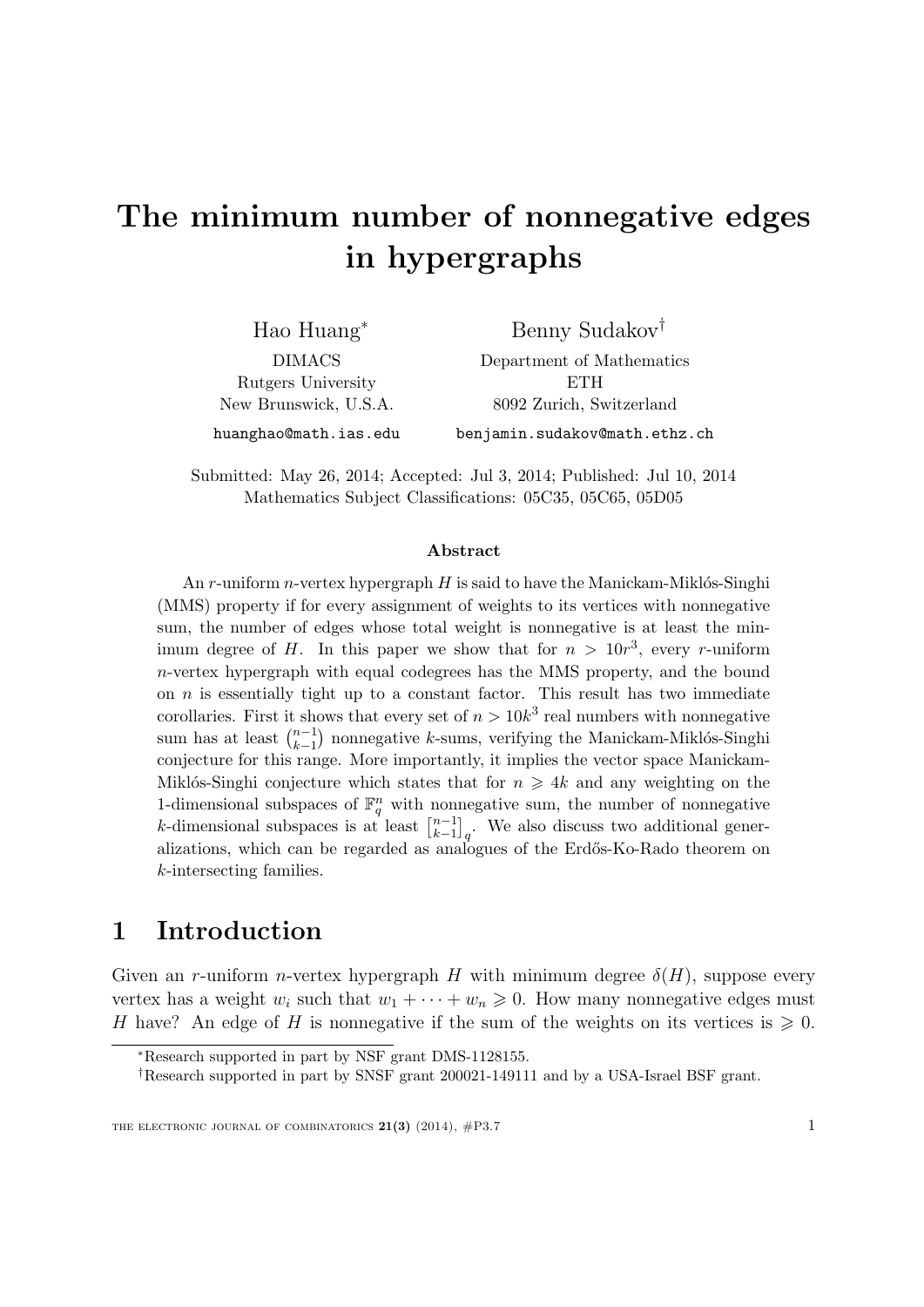Let  $e^+(H)$  be the number of such edges. By assigning weight  $n-1$  to the vertex with minimum degree, and −1 to the remaining vertices, it is easy to see that the number of nonnegative edges can be at most  $\delta(H)$ . It is a very natural question to determine when this easy upper bound is tight, which leads us to the following definition.

**Definition 1.1.** A hypergraph H with minimum degree  $\delta(H)$  has the MMS property if for every weighting  $w: V(H) \to \mathbb{R}$  satisfying  $\sum_{x \in v(H)} w(x) \geq 0$ , the number of nonnegative edges is at least  $\delta(H)$ .

The question, which hypergraphs have MMS property, was motivated by two old conjectures of Manickam, Miklós, and Singhi [\[9,](#page-17-0) [10\]](#page-17-1), both of which were raised in their study of so-called first distribution invariant of certain association schemes.

<span id="page-1-0"></span>**Conjecture 1.2.** Suppose  $n \geq 4k$ , and we have n real numbers  $w_1, \dots, w_n$  such that  $w_1 + \cdots + w_n \geq 0$ , then there are at least  $\binom{n-1}{k-1}$  $_{k-1}^{n-1}$ ) subsets A of size k satisfying  $\sum_{w_i \in A} w_i \geqslant 0$ .

The second conjecture is an analogue of Conjecture [1.2](#page-1-0) for vector spaces. Let  $V$  be a  $n$ dimensional vector space over a finite field  $\mathbb{F}_q$ . Denote by  $\begin{bmatrix} V_k \\ V_l \end{bmatrix}$  $\binom{V}{k}$  the family of k-dimensional subspaces of V, and the q-Gaussian binomial coefficient  $\begin{bmatrix} n \\ k \end{bmatrix}$  $\binom{n}{k}_q$  is defined as  $\prod_{0 \leq i \leq k} \frac{q^{n-i}-1}{q^{k-i}-1}$  $\frac{q^{n-i}-1}{q^{k-i}-1}$ .

<span id="page-1-1"></span>**Conjecture 1.3.** Suppose  $n \geq 4k$ , and V is the n-dimensional vector space over  $\mathbb{F}_q$ . Let  $w : \begin{bmatrix} V \\ 1 \end{bmatrix}$  $\begin{array}{c} \mathbb{N}_1 \ 1 \end{array} \rightarrow \ \mathbb{R} \ \ \textit{be a weighting on the one-dimensional subspaces of $V$ such that}$  $\sum_{v\in\binom{V}{1}} w(v) = 0$ , then the number of k-dimensional subspaces S with  $\sum_{v\in\binom{V}{1}, v\subset S} w(v) \geq 0$ is at least  $\begin{bmatrix} n-1 \\ k-1 \end{bmatrix}$  $_{k-1}^{n-1}$ <sub>q</sub>.

Conjecture [1.2](#page-1-0) can be regarded as an analogue of the famous Erdős-Ko-Rado theorem [\[4\]](#page-16-0). The latter says that for  $n \geq 2k$ , a family of k-subsets of [n] with the property that every two subsets have a nonempty intersection has size at most  $\binom{n-1}{k-1}$  $_{k-1}^{n-1}$ ). In both problems, the extremal examples correspond to a star, which consists of subsets containing a particular element in  $[n]$ . The Manickam-Miklós-Singhi conjecture has been open for more than two decades, and various partial results were proven. There are several works verifying the conjecture for small  $k$  [\[6,](#page-17-2) [8,](#page-17-3) [11\]](#page-17-4). But most of the research focus on proving the conjecture for every *n* greater than a given function  $f(k)$ . Manickam and Miklós [\[9\]](#page-17-0) verified the conjecture for  $n \geq (k-1)(k^k + k^2) + k$ . Later Tyomkyn [\[14\]](#page-17-5) improved this bound to  $n \geqslant e^{ck \log \log k}$ . Alon, Huang, and Sudakov [\[1\]](#page-16-1) obtained the first polynomial bound  $n > 33k^2$ . Later, Frankl [\[5\]](#page-16-2) gave a shorter proof for a cubic range  $n \geq \frac{3}{2}$  $\frac{3}{2}k^3$ . A linear bound  $n \geq 10^{46}k$  was obtained by Pokrovskiy [\[12\]](#page-17-6). He reduced the conjecture to finding a  $k$ -uniform hypergraph on  $n$  vertices satisfying the MMS property (similar techniques were also employed earlier in [\[9\]](#page-17-0)). The second conjecture, Conjecture [1.3,](#page-1-1) was very recently proved by Chowdhury, Sarkis, and Shahriari [\[3\]](#page-16-3) simultaneously with our work. They also proved a quadratic bound  $n \geq 8k^2$  for Conjecture [1.2.](#page-1-0)

We observe that both conjectures can be reduced to proving that certain hypergraph has the MMS property. For the first conjecture, simply let the hypergraph  $H_1$  be the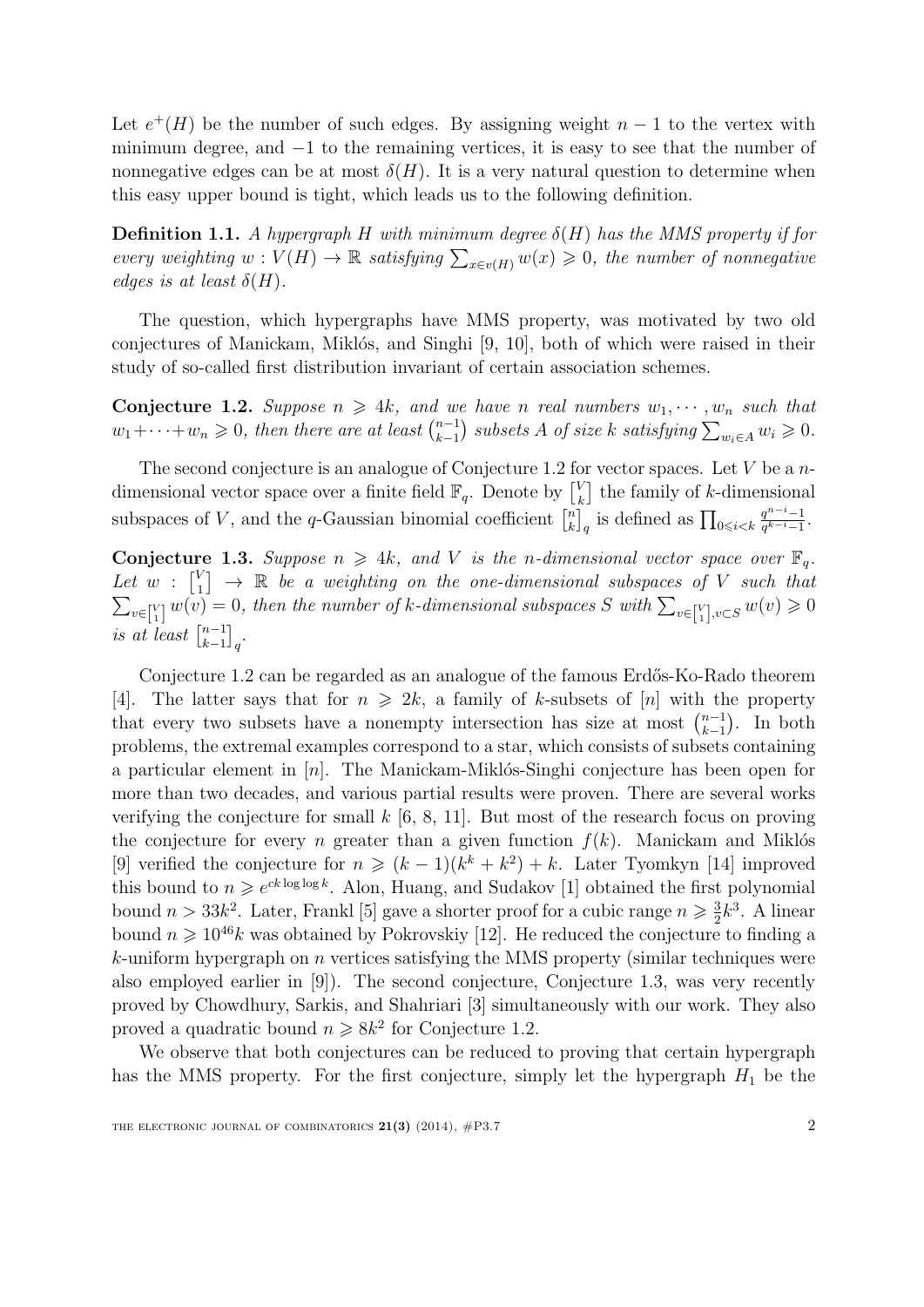complete k-uniform hypergraph on n vertices. For the second conjecture, one can take the  $\begin{bmatrix} k \\ 1 \end{bmatrix}$  $\binom{k}{1}_q$ -uniform hypergraph  $H_2$  with vertex set  $\binom{V_1}{1}_q$  $\binom{V}{1}$  and let edges correspond to k-dimensional subspaces. Both hypergraphs are regular, and moreover the codegree of every pair of vertices is the same. It is tempting to conjecture that all such hypergraphs satisfy the MMS property. The requirement that all the codegrees are equal may not be dropped. For instance, the tight Hamiltonian cycle (the edges are consecutive r-tuples modulo  $n$ ) when  $n \equiv 1 \pmod{r}$  is not MMS. This can be seen by choosing the weights  $w(xr + 1) = n$ for  $x = 0, \dots, n/r$  and all the other weights to be  $-\frac{n+r}{r-1}$  $\frac{n+r}{r-1}$ , which results in only  $r-1$ nonnegative edges, as opposed to the fact that the degree is  $r$ . Our main theorem indeed confirms that equal codegrees imply the MMS property.

<span id="page-2-0"></span>**Theorem 1.4.** Let H be an r-uniform n-vertex hypergraph with  $n > 10r^3$  and all the codegrees equal to  $\lambda$ . Then for every weighting  $w: V(H) \to \mathbb{R}$  with  $\sum_{v} w_v \geq 0$ , we have  $e^+(H) \geq \delta(H)$ . Moreover in the case of equality, all nonnegative edges form a star, i.e., contain a fixed vertex of H.

The lower bound on  $n$  in this theorem is tight up to a constant factor. Our result immediately implies two corollaries. First it verifies Conjecture [1.2](#page-1-0) for a weaker range  $n \geqslant \Omega(k^3)$ . Moreover it also provides a proof of Conjecture [1.3.](#page-1-1)

As mentioned earlier, there are some subtle connections between Manickam-Miklós-Singhi conjecture and the Erdős-Ko-Rado theorem on intersecting families. In [\[4\]](#page-16-0), Erdős, Ko and Rado also initiated the study of k-intersecting families (any two subsets have at least k common elements). They show that for  $k < t$ , there exists an integer  $n_0(k, t)$  such that for all  $n \geq n_0(k, t)$  the largest k-intersecting family of t-sets are the k-stars, which are of size  $\binom{n-k}{t-k}$  $_{t-k}^{n-k}$ ). This result is equivalent to saying that in the  $\binom{t}{k}$  $\binom{t}{k}$ -uniform hypergraph  $H$ whose vertices are k-subsets of  $[n]$  and edges correspond to t-subsets of  $[n]$ , the maximum intersecting sub-hypergraph has size  $\binom{n-k}{k-k}$  $_{t-k}^{n-k}$ ). The following theorem says that for large n, this hypergraph has the MMS property. Note that this is not implied by Theorem [1.4,](#page-2-0) because the codegree of two vertices (as k-subsets) depends on the size of their intersection.

<span id="page-2-1"></span>**Theorem 1.5.** Let k, t be positive integers with  $t > k$ ,  $n > Ct^{3k+3}$  for sufficiently large C and let  $\{w_X\}_{X \in \binom{[n]}{k}}$  be a weight assignment with  $\sum_{X \in \binom{[n]}{k}} w_X \geq 0$ . Then there are always at least  $\binom{n-k}{t-k}$  $\sum_{t-k}^{n-k}$  subsets T of size t such that  $\sum_{X\subset T} w_X \geqslant 0$ .

This result can be regarded as an analogue of the  $k$ -intersecting version of the Erdős-Ko-Rado theorem. Moreover, the Manickam-Miklós-Singhi conjecture is a special case of this theorem corresponding to  $k = 1$  and  $t = r$ . Using a similar proof one can also obtain a generalization of the vector space version of Manickam-Miklós-Singhi conjecture.

<span id="page-2-2"></span>**Theorem 1.6.** Let k, t be positive integers with  $t > k$ ,  $n > Ck(t-k)$  for sufficiently large C, V be the n-dimensional vector space over  $\mathbb{F}_q$  and let  $\{w_X\}_{X\in\mathbb{N}\brack k}$  be a weight assignment with  $\sum_{X \in \binom{V}{k}} w_X \geq 0$ . Then there are always at least  $\binom{n-k}{t-k}_q$  t-d  ${{n-k}\brack {t-k}}_q$  t-dimensional subspaces  $T$ such that  $\sum_{X \in [k], X \subset T}^{\infty} w_X \geq 0$ .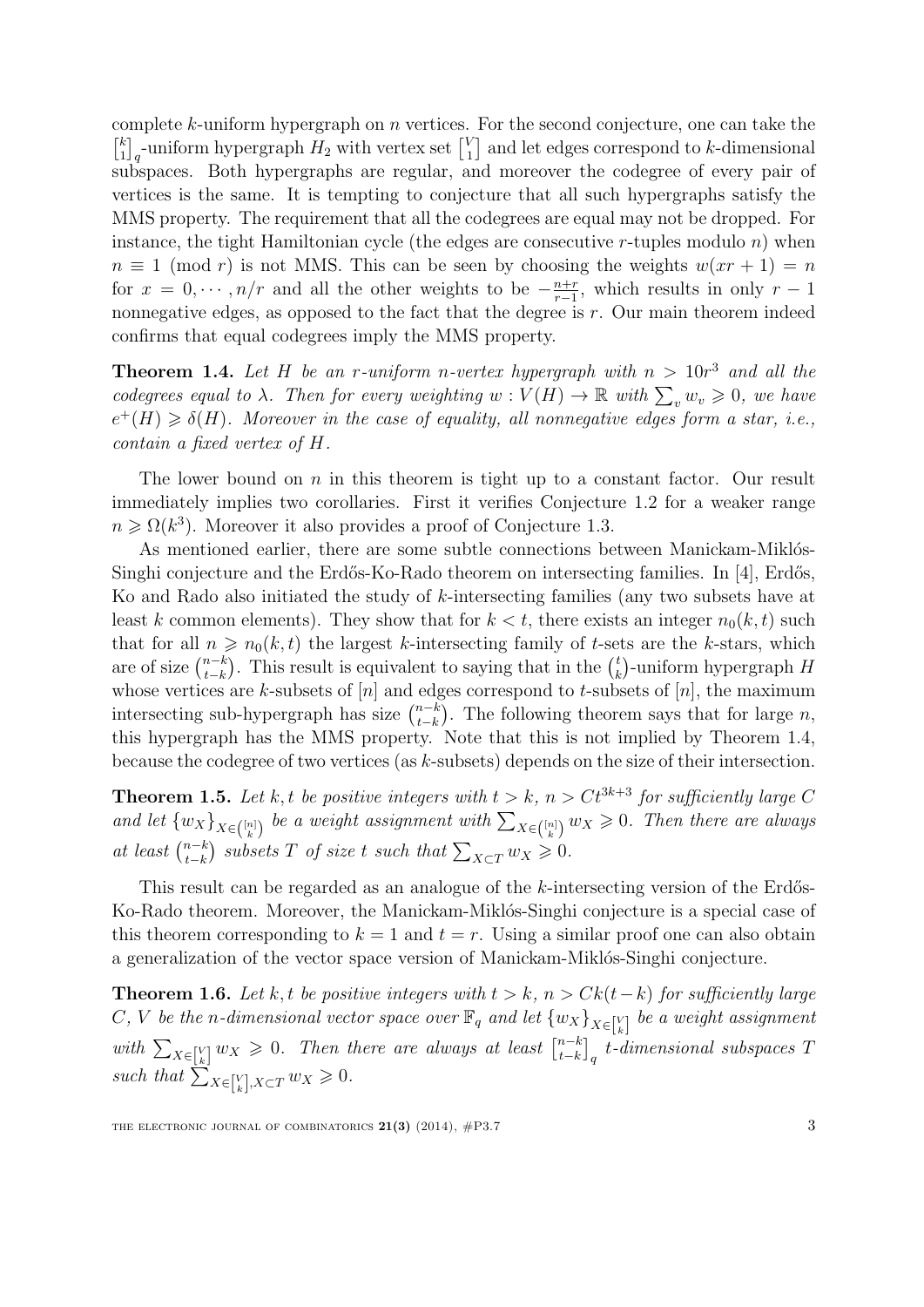The rest of the paper is organized as follows. In Section [2](#page-3-0) we prove Theorem [1.4](#page-2-0) and deduce Conjecture [1.3](#page-1-1) as a corollary. In Section [3](#page-7-0) we will have two constructions, showing that the  $n > \Omega(k^3)$  bound for Theorem [1.4](#page-2-0) is essentially tight. The ideas presented in Section 2 are not enough to prove Theorem [1.5.](#page-2-1) Hence, in Section [4](#page-10-0) we develop more sophisticated techniques to prove this theorem. We also sketch the lemmas needed to obtain Theorem [1.6](#page-2-2) and leave the proof details to the appendix. The final section contains some open problems and further research directions.

## <span id="page-3-0"></span>2 Equal codegrees and MMS property

In this section we prove Theorem [1.4.](#page-2-0) Without loss of generality, we may assume that  $V(H) = [n]$ , and the weights are  $1 = w_1 \geq w_2 \geq \cdots \geq w_n$ , such that  $\sum_{i=1}^n w_i = 0$ . Throughout this section  $w_i$  is also used to indicate the vertex i when there is no confusion. Suppose the number of edges in  $H$  is  $e$ . By double counting, we have that  $H$  is  $d$ -regular with  $d = \frac{n-1}{r-1}$  $\frac{n-1}{r-1}\lambda$  and that  $dn = re$ . By considering the 2r-th largest weight  $w_{2r}$ , we will verify Theorem [1.4](#page-2-0) for the following three cases respectively: (i)  $w_{2r} \leq \frac{1}{2r}$  $\frac{1}{2r^2}$ ; (ii)  $w_{2r} \geq \frac{1}{2r}$  $\frac{1}{2r}$ ; and (iii)  $\frac{1}{2r^2} \leqslant w_{2r} \leqslant \frac{1}{2r^2}$  $\frac{1}{2r}$ .

<span id="page-3-1"></span>Lemma 2.1. If  $w_{2r} \leqslant \frac{1}{2r}$  $\frac{1}{2r^2}$ , then  $e^+(H) \geq d$ .

*Proof.* First we show that among the  $d$  edges containing  $w_1$ , the number of negative edges is at most  $\frac{5d}{6r}$ . Denote these negative edges by  $e_1, \dots, e_m$  and the nonnegative edges by  $e_{m+1}, \dots, e_d$ . By the definition of a negative edge, for every  $1 \leq i \leq m$  we have

$$
\sum_{j \in e_i \setminus \{1\}} w_j < -w_1 = -1.
$$

Summing these inequalities, we get

$$
\sum_{i=1}^m \sum_{j \in e_i \setminus \{1\}} w_j < -m.
$$

Now we consider the sum  $\sum_{i=m+1}^{d} \sum_{j \in e_i \setminus \{1\}} w_j$  and rewrite it as  $\sum_j \alpha_j w_j$ . The sum of coefficients  $\alpha_j$ 's is equal to  $(d-m)(r-1)$ . Note that in this sum  $w_2, \dots, w_{2r}$  each appears at most  $\lambda$  times (their codegree with  $\{1\}$ ) and they are bounded by 1, so in total they contribute no more than  $2r\lambda$ . The remaining variables  $w_{2r+1}, \dots, w_n$  contribute less than  $(d-m)(r-1)w_{2r} < \frac{d-m}{2r}$  $\frac{-m}{2r}$ . Combining these three estimates, we obtain that

$$
\sum_{1 \in e} \sum_{j \in e \setminus \{1\}} w_j < -m + 2r\lambda + \frac{d-m}{2r}.
$$

By double counting, the left hand side is equal to  $\lambda(w_2 + \cdots + w_n) = -\lambda$ . Comparing these two quantities and doing simple calculations we get

$$
m < 2r\lambda + \frac{d}{2r+1} < \frac{d}{5r} + \frac{d}{2r+1} < \frac{5d}{6r}.
$$

THE ELECTRONIC JOURNAL OF COMBINATORICS  $21(3)$  (2014),  $\#P3.7$  4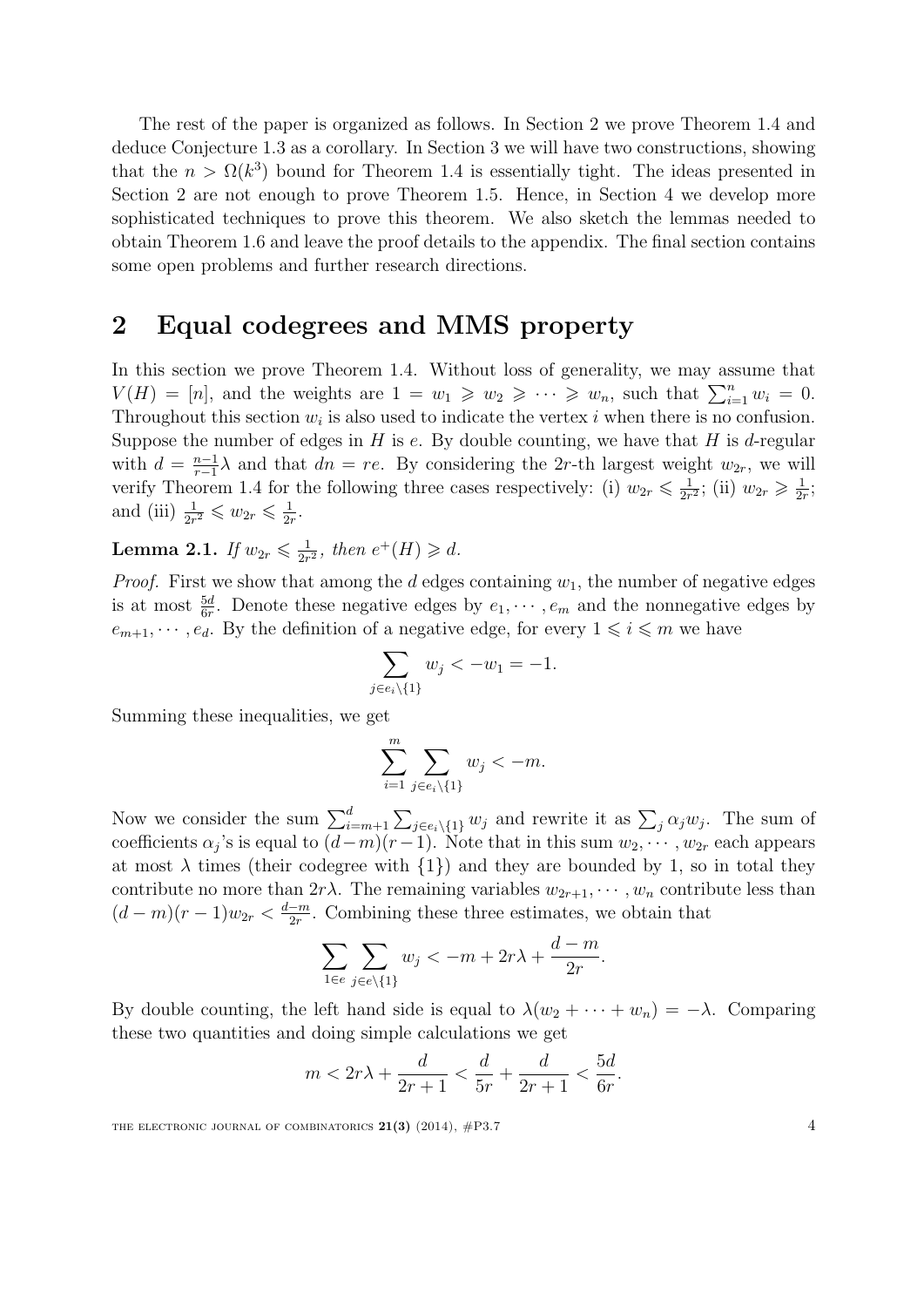Here we used that  $n > 10r^3$  and  $\lambda = \frac{r-1}{n-1}$  $\frac{r-1}{n-1}d < d/(10r^2)$ . Therefore we may assume there are at least  $(1-\frac{5}{64})$  $\frac{5}{6r}$ )d nonnegative edges through  $w_1$ .

If every edge through  $w_1$  is positive, then we are already done; so we assume that there exists a negative edge e through  $w_1$ . Suppose  $w_u$  is the largest positive weight of vertex not contained in e. Such u exists since otherwise  $\sum_{i=1}^{n} w_i < 0$ , so we may assume that  $u \geqslant 2$  and  $\{1, \dots, u-1\} \subset e$ . We claim that in this case there are many nonnegative edges through  $w_u$  which are disjoint from e. Consider the set S of r-tuples consisting of all the edges through  $w_u$  which are disjoint from e. Since each of the r vertices of e has at most  $\lambda$ common neighbors with  $w_u$ , we have  $|S| \geq d - r\lambda$ . Denote by S<sup>-</sup> the set of negative edges in S and consider the sum  $\sum_{f \in S^-} \sum_{j \in f \setminus \{u\}} w_j$ . Obviously it is at most  $-w_u|S^-|$ . Rewrite this sum as  $\lambda \cdot (\sum_{j \notin e \cup \{u\}} \alpha_j w_j)$ . Since all codegrees are  $\lambda, \alpha_j \in [0,1]$  and  $\sum_{j \notin e \cup \{u\}} \alpha_j =$  $(r-1)|S^{-}|/\lambda$ , which implies that  $\sum_{j \notin e \cup \{u\}} (1-\alpha_j) = (n-r-1)-(r-1)|S^{-}|/\lambda$ . Therefore

$$
-w_u < \sum_{j \notin e \cup \{u\}} w_j = \sum_{j \notin e \cup \{u\}} \alpha_j w_j + \sum_{j \notin e \cup \{u\}} (1 - \alpha_j) w_j
$$
  

$$
< -\frac{|S^-|}{\lambda} \cdot w_u + (n - r - 1 - (r - 1)|S^-|/\lambda) \cdot w_u,
$$

The first inequality uses that the sum of all the weights is zero and that e is a negative edge, so  $\sum_{j\in e} w_j < 0$ . To see the second inequality, just observe that  $w_j \leq w_u$  for every  $j \notin e \cup \{u\}.$ 

By simplifying the last inequality we get  $\frac{|S^-|}{\lambda} < \frac{n-r}{r}$  $\frac{-r}{r}$ . Therefore the number of nonnegative edges containing  $w_2$  that are disjoint from  $e$  is at least

$$
|S|-|S^-| > d - r\lambda - \frac{n-r}{r}\lambda = \frac{n - (r^3 - 2r^2 + 2r)}{r(n-1)}d,
$$

which is greater than  $\frac{5d}{6r}$  if  $n > 10r^3$ . These nonnegative edges, together with the  $(1-\frac{5}{6r})$  $\frac{5}{6r}$ )d nonnegative edges through  $w_1$ , already give more than d nonnegative edges.  $\Box$ 

<span id="page-4-0"></span>**Lemma 2.2.** If  $w_{2r} \geq \frac{1}{2r}$  $\frac{1}{2r}$ , then  $e^+(H) \geq d$ .

*Proof.* First we claim for any  $1 \leq i \leq 2r$ , there are at least  $\frac{3}{5r}d$  nonnegative edges containing  $w_i$ . Let  $S_i$  be the set of negative edges containing  $w_i$ , then for any edge  $e \in S_i$ ,<br> $\sum_{i \in e \setminus \{i\}} w_i < -w_i$ . Summing up these inequalities, we have  $_{j\in e\setminus\{i\}} w_j < -w_i$ . Summing up these inequalities, we have

$$
\sum_{e \in S_i} \sum_{j \in e \setminus \{i\}} w_j < -|S_i| w_i.
$$

Like the previous case, suppose the left hand side can be rewritten as  $\lambda \cdot \sum_{j \neq i} \alpha_j w_j$ , then  $\alpha_j \in [0,1],$  and  $\sum_{j \neq i} \alpha_j = (r-1)|S_i|/\lambda$ , which implies  $\sum_{j \neq i} (1-\alpha_j) = n-1-(r-1)|S_i|/\lambda$ .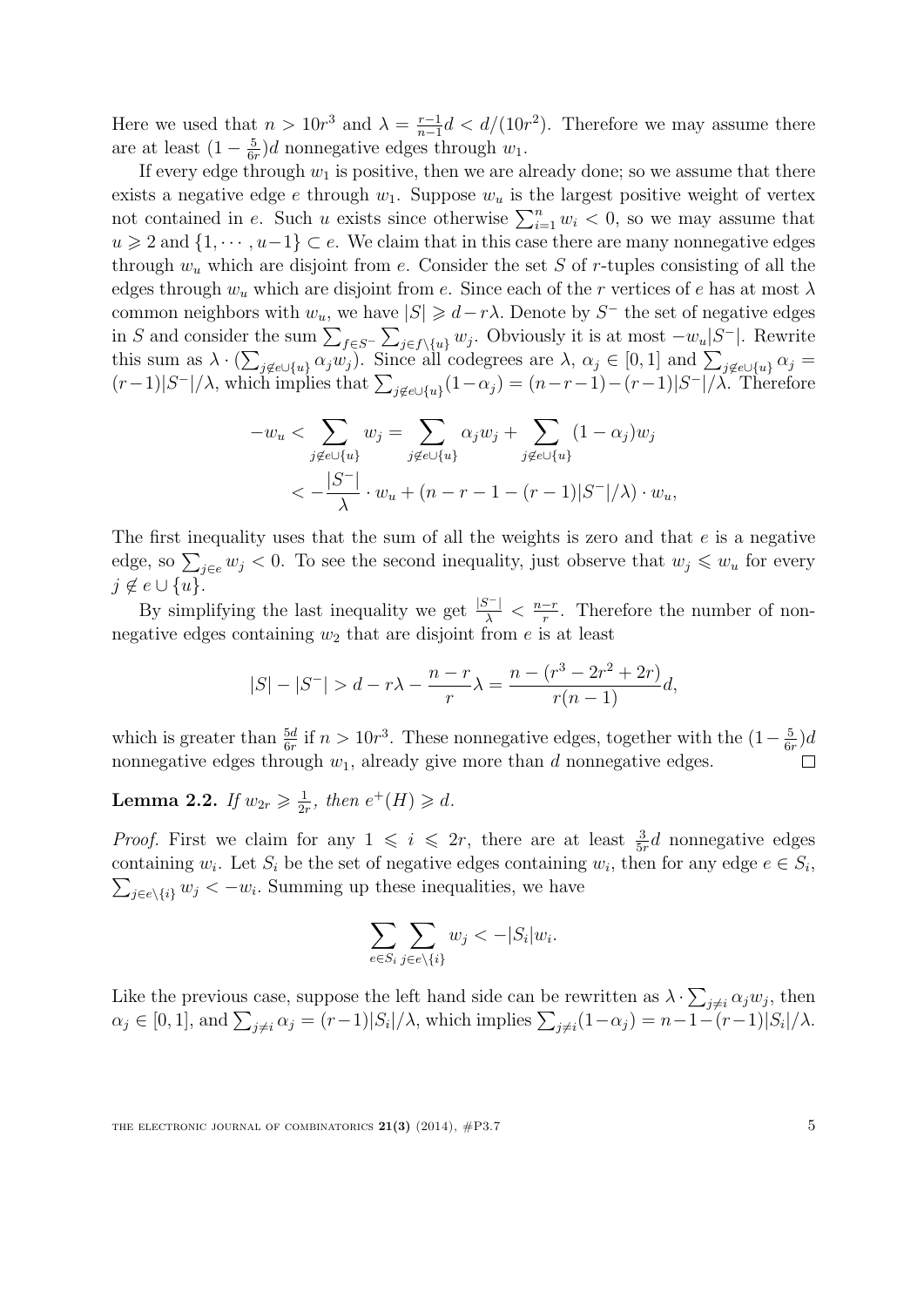Since  $\sum_{j\neq i} w_j = -w_i$ , we have

$$
-w_i = \sum_{j \neq i} \alpha_j w_j + \sum_{j \neq i} (1 - \alpha_j) w_j
$$
  

$$
< -\frac{|S_i|}{\lambda} w_i + \sum_{1 \leq j \leq 2r} w_j + w_i \cdot \sum_{j > 2r} (1 - \alpha_j)
$$
  

$$
\leq -\frac{|S_i|}{\lambda} w_i + 2rw_1 + \left(n - 1 - (r - 1)\frac{|S_i|}{\lambda}\right) w_i.
$$

Substituting  $\lambda = \frac{r-1}{r-1}$  $\frac{r-1}{n-1}d$  and  $w_i \geqslant w_{2r} \geqslant \frac{1}{2n}$  $\frac{1}{2r}$ , gives

$$
|S_i| \le (n+4r^2)\frac{\lambda}{r} = \frac{(r-1)(n+4r^2)}{r(n-1)}d,
$$

which is less than  $(1 - \frac{3}{5i})$  $\frac{3}{5r}$ )d when  $n > 10r^3$ . So there are at least  $\frac{3}{5r}d$  nonnegative edges containing  $w_i$ . Note that for  $1 \leq i \leq j \leq 2r$ ,  $w_i$  and  $w_j$  are simultaneously contained in at most  $\lambda$  edges. Therefore the total number of nonnegative edges is at least

$$
2r \cdot \frac{3}{5r}d - \binom{2r}{2} \cdot \lambda \geqslant \frac{6}{5}d - \frac{2r^2(r-1)}{n-1}d.
$$

When  $n > 10r<sup>3</sup>$ , this gives more than d nonnegative edges.

<span id="page-5-0"></span>Lemma 2.3. If  $\frac{1}{2r^2} \leqslant w_{2r} \leqslant \frac{1}{2r^2}$  $\frac{1}{2r}$ , then  $e^+(H) \geq d$ .

*Proof.* Let t be the index such that  $w_t \geq 2rw_{2r}$  and  $w_{t+1} < 2rw_{2r}$ . Since  $w_1 = 1 \geq 2rw_{2r}$ such t exists and is between 1 and 2r. For arbitrary  $1 \leq i \leq t$ , let  $T_i$  be the set of negative edges containing  $w_i$ . Similarly as before, we assume

$$
\sum_{e \in T_i} \sum_{j \in e \setminus \{i\}} w_j = \lambda \cdot \sum_{j \neq i} \alpha_j w_j.
$$

Then  $\sum_{j\neq i}\alpha_j w_j < -w_i|T_i|/\lambda$ , and  $\sum_{j\neq i}(1-\alpha_j)=n-1-(r-1)|T_i|/\lambda$ . We also have

$$
-w_i = \sum_{j \neq i} w_j = \sum_{j \neq i} \alpha_j w_j + \sum_{j \neq i} (1 - \alpha_j) w_j
$$
  

$$
< -\frac{|T_i|}{\lambda} w_i + \sum_{1 \leq j \leq t} (1 - \alpha_j) w_j + \sum_{t < j \leq 2r} (1 - \alpha_j) w_j + \sum_{j > 2r} (1 - \alpha_j) w_j
$$
  

$$
\leq -\frac{|T_i|}{\lambda} w_i + t + (2r - t) w_t + (n - 1 - (r - 1)|T_i|/\lambda) w_{2r}
$$
  

$$
\leq -\frac{|T_i|}{\lambda} w_i + t + (2r - t) w_t + (n - 1 - (r - 1)|T_i|/\lambda) \frac{w_t}{2r}.
$$

Suppose  $|T_i|/\lambda \geq 1$ . Since  $w_i \geq w_t$ , we then have

$$
\left(\frac{|T_i|}{\lambda} - 1 - (2r - t) - \frac{n - 1 - (r - 1)|T_i|}{2r}\right)w_t \leqslant t \leqslant t \cdot 2r^2 w_{2r} \leqslant rt w_t.
$$

THE ELECTRONIC JOURNAL OF COMBINATORICS  $21(3)$  (2014),  $\#P3.7$  6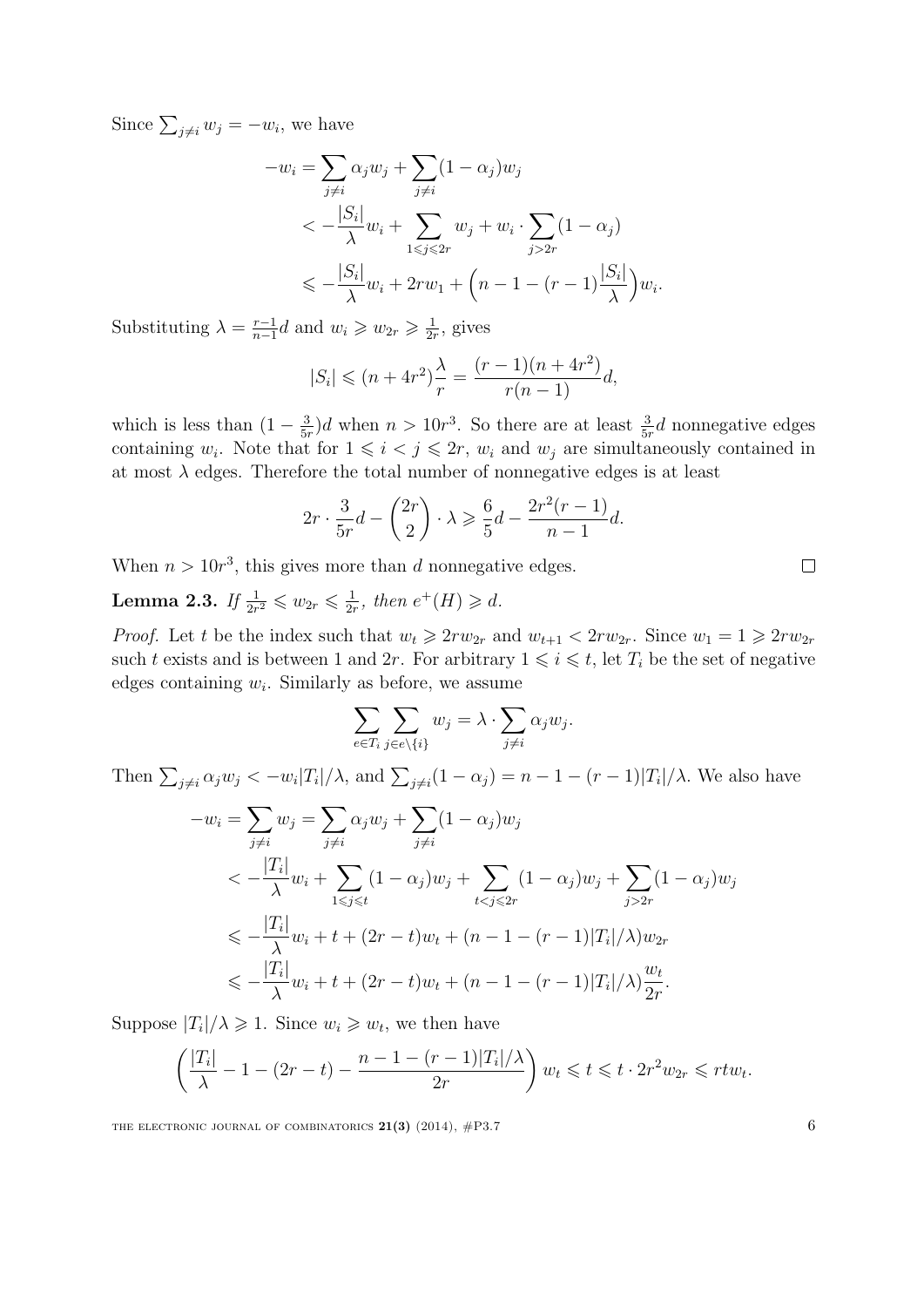Using that  $n > 10r^3$ ,  $t \leq 2r$  and  $\lambda = \frac{r-1}{n-1}$  $\frac{r-1}{n-1}d$  and rearranging the last inequality gives

$$
|T_i| \leqslant \frac{2r}{3r-1} \left( \frac{n-1}{2r} + (r-1)t + 2r + 1 \right) \lambda \leqslant \frac{2r}{3r-1} \left( \frac{n-1}{2r} + 2r^2 + 1 \right) \frac{r-1}{n-1} d < \frac{7}{15} d.
$$

Since  $\lambda < d/(10r^2)$ , the above inequality also holds when  $|T_i| < \lambda$ . Therefore there are at least  $\frac{8}{15}d$  nonnegative edges through  $w_i$ . This completes the proof for  $t \geq 2$ , as the number of nonnegative edges through  $w_1$  and  $w_2$  is already at least  $\frac{16}{15}d - \lambda > d$  (when  $n > 10r^3$ .

If  $t = 1$ , it means that  $w_2 < 2rw_{2r}$ . For  $2 \leq i \leq 2r$ , as before denote by  $U_i$  the set of all the negative edges through  $w_i$ . Then similarly we define

$$
\sum_{f \in U_i} \sum_{j \in f \setminus \{i\}} w_j = \lambda \sum_{j \neq i} \alpha_j w_j.
$$

Note that  $\alpha_i \in [0,1], \sum_{j \neq i} \alpha_j w_j < -w_i |U_i|/\lambda$  and  $\sum_{j \neq i} (1 - \alpha_j) = n - 1 - (r - 1)|U_i|/\lambda$ . So

$$
-w_i = \sum_{j \neq i} w_j = \sum_{j \neq i} \alpha_j w_j + \sum_{j \neq i} (1 - \alpha_j) w_j \leq -\frac{|U_i|}{\lambda} w_i + \sum_{i=1}^{2r} w_i + \sum_{j > 2r} (1 - \alpha_j) w_j
$$
  

$$
\leq -\frac{|U_i|}{\lambda} w_i + 1 + 2rw_2 + ((n - 1 - (r - 1)|U_i|)/\lambda) w_i
$$

We have

$$
\left(r\frac{|U_i|}{\lambda} - n\right)w_i \leq 1 + 2rw_2 \leq 2r^2w_{2r} + 2r \cdot 2rw_{2r} = 6r^2w_{2r} \leq 6r^2w_i.
$$

Therefore when  $n > 10r^3$ ,

$$
|U_i| \leqslant \frac{6r^2 + n}{r} \cdot \frac{r-1}{n-1} \cdot d \leqslant \left(1 - \frac{2}{5r}\right)d.
$$

Hence there are at least  $\frac{2}{5r}d$  nonnegative edges through every  $w_i$  when  $2 \leq i \leq 2r$ , together with the  $\frac{8}{15}d$  nonnegative edges through  $w_1$ . Thus the total number of nonnegative edges is at least

$$
\frac{8}{15}d + \frac{2}{5r}d(2r - 1) - \binom{2r}{2}\lambda = \left(\frac{4}{3} - \frac{2}{5r} - \frac{2r^3 - 3r^2 + r}{n - 1}\right)d > d,
$$

where we used that  $\lambda = \frac{r-1}{r-1}$  $\frac{r-1}{n-1}d$  and  $n > 10r^3$ .

Combining Lemma [2.1,](#page-3-1) Lemma [2.2](#page-4-0) and Lemma [2.3](#page-5-0) we show that  $e^+(H) \geq d$ . From the proofs it is not hard to see that when  $n > 10r<sup>3</sup>$  the only way to achieve the inequality is when the nonnegative edges form a star, i.e. contain a fixed vertex of  $H$ . This concludes the proof of Theorem [1.4.](#page-2-0)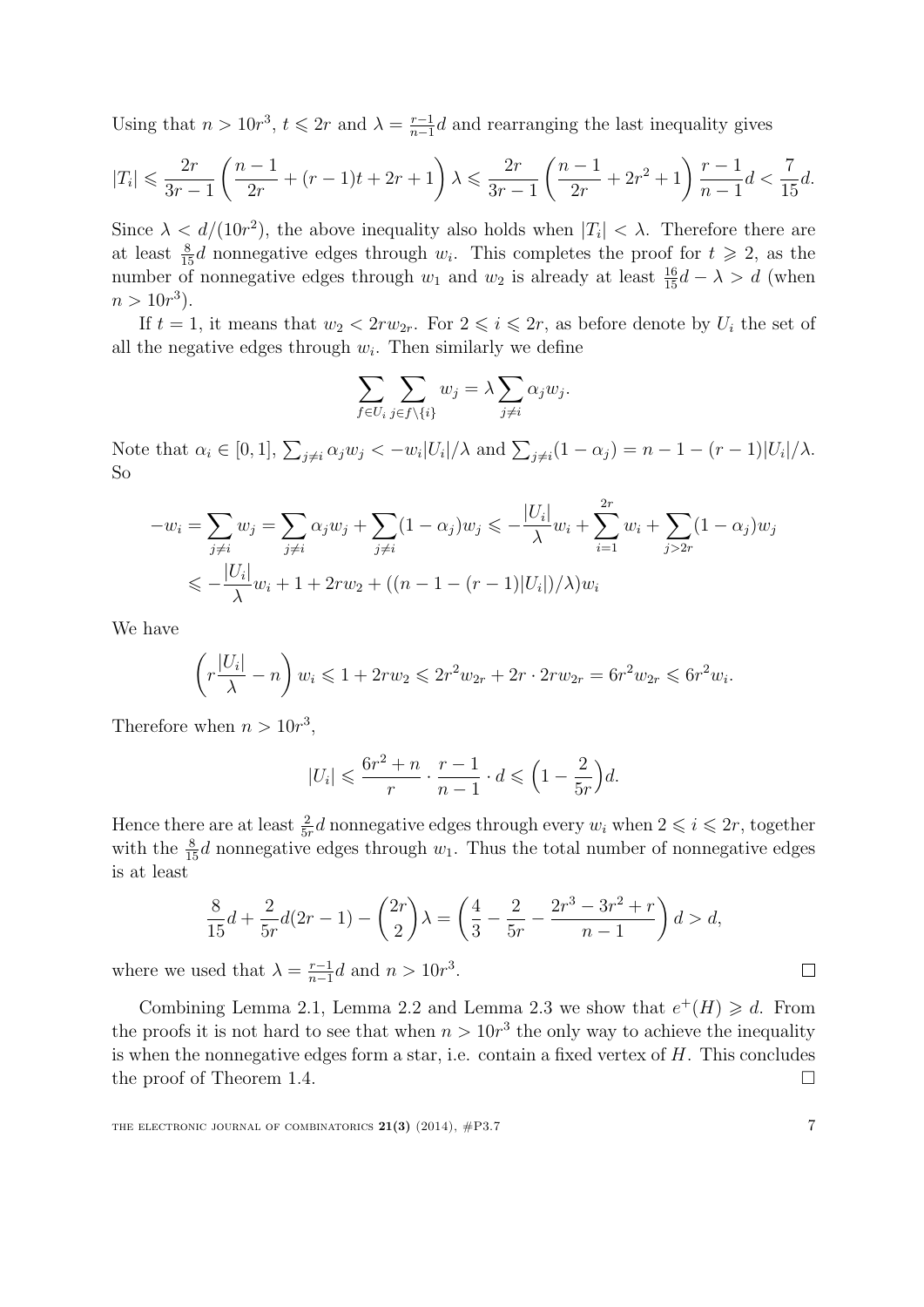Next we use Theorem [1.4](#page-2-0) to prove the vector space analogue of Manickam-Miklós-Singhi conjecture.

**Proof of Conjecture [1.3](#page-1-1):** Let H be the hypergraph such that the vertex set  $V(H)$ consists of all the 1-dimensional subspaces of  $V = \mathbb{F}_q^n$ . Obviously the number of vertices is equal to  $\begin{bmatrix} n \\ 1 \end{bmatrix}$  $\binom{n}{1}_q$ . Every k-dimensional subspace of V defines an edge of H which contains exactly  $\begin{bmatrix} k \\ 1 \end{bmatrix}$  $\binom{k}{1}_q$  vertices. Therefore H is an r-uniform hypergraph on n' vertices with  $r = \binom{k}{1}$  $\left[\begin{smallmatrix} k \ 1 \end{smallmatrix}\right]_q$ and  $n' = \begin{bmatrix} n \\ 1 \end{bmatrix}$  $\binom{n}{1}_q$ . Since every two 1-dimensional subspaces span a unique 2-dimensional subspace, the codegree of any two vertices in H is equal to  $\binom{n-2}{k-2}$  $\binom{n-2}{k-2}_q$ . Applying Theorem [1.4,](#page-2-0) as long as  $n' > 10r^3$ , the minimum number of nonnegative edges in H is at least equal to its degree, which is equal to  $\binom{n-1}{k-1}$  $\binom{n-1}{k-1}_q$ . Actually the condition that  $n' > 10r^3$  is equivalent to

$$
\frac{q^n - 1}{q - 1} > 10 \left( \frac{q^k - 1}{q - 1} \right)^3.
$$

Since  $n \ge 4k$ , we have  $q^n - 1 \ge q^{4k} - 1$ . Moreover  $(q^{4k} - 1)/(q^k - 1)^3 = (q^{3k} + q^{2k} + q^k +$  $1)/(q^{2k} - 2q^k + 1) \geq q^k$ . From  $k \geq 2$ , we also have  $(q-1)^2 q^k \geq q^2 (q-1)^2 > 10$  if  $q \geq 3$ . Therefore

$$
\frac{q^n-1}{q-1} \geqslant \frac{(q^k-1)^3q^k}{q-1} > 10\left(\frac{q^k-1}{q-1}\right)^3.
$$

For  $q = 2$ , it is not hard to verify that the inequality is still satisfied when  $k \geq 3$ . The only remaining case is when  $(q, k) = (2, 2)$ . Again it is easy to check that the inequality holds when  $n \geq 9$ . The case  $n = 8$  was resolved by Manickam and Singhi [\[10\]](#page-17-1), who proved their conjecture when  $k$  divides  $n$ .  $\Box$ 

**Remark.** The statement of Conjecture [1.3](#page-1-1) is known to be false only for  $n < 2k$ . Hence, it would be interesting to determine the minimal  $n = n(k)$  which implies this conjecture. Note that Theorem [1.4](#page-2-0) can be used to prove the assertion of Conjecture [1.3](#page-1-1) also for  $n < 4k$ . For example it shows that this conjecture holds for  $n \geq 3k$  and  $q \geq 5$ ,  $n \geq 3k+1$ and  $q \geq 3$  or  $n \geq 3k + 2$  and all q. For large q the proof will work already starting with  $n = 3k - 1.$ 

## <span id="page-7-0"></span>3 The tightness of Theorem [1.4](#page-2-0)

In the previous section, we show that for every  $r$ -uniform  $n$ -vertex hypergraph with equal codegrees and  $n > 10r<sup>3</sup>$ , the minimum number of nonnegative edges is always achieved by the stars. Here we discuss the tightness of this result. As a warm-up example, recall that a finite projective plane has  $N^2 + N + 1$  points and  $N^2 + N + 1$  lines such that every line contains  $N+1$  points. Moreover every two points determine a unique line, and every two lines intersect at a unique point. If we regard points as vertices and lines as edges, this naturally corresponds to a  $(N+1)$ -uniform  $(N+1)$ -regular hypergraph with all codegrees equal to 1. Let us assign weights 1 to the  $N+1$  points on a fixed line l, and weights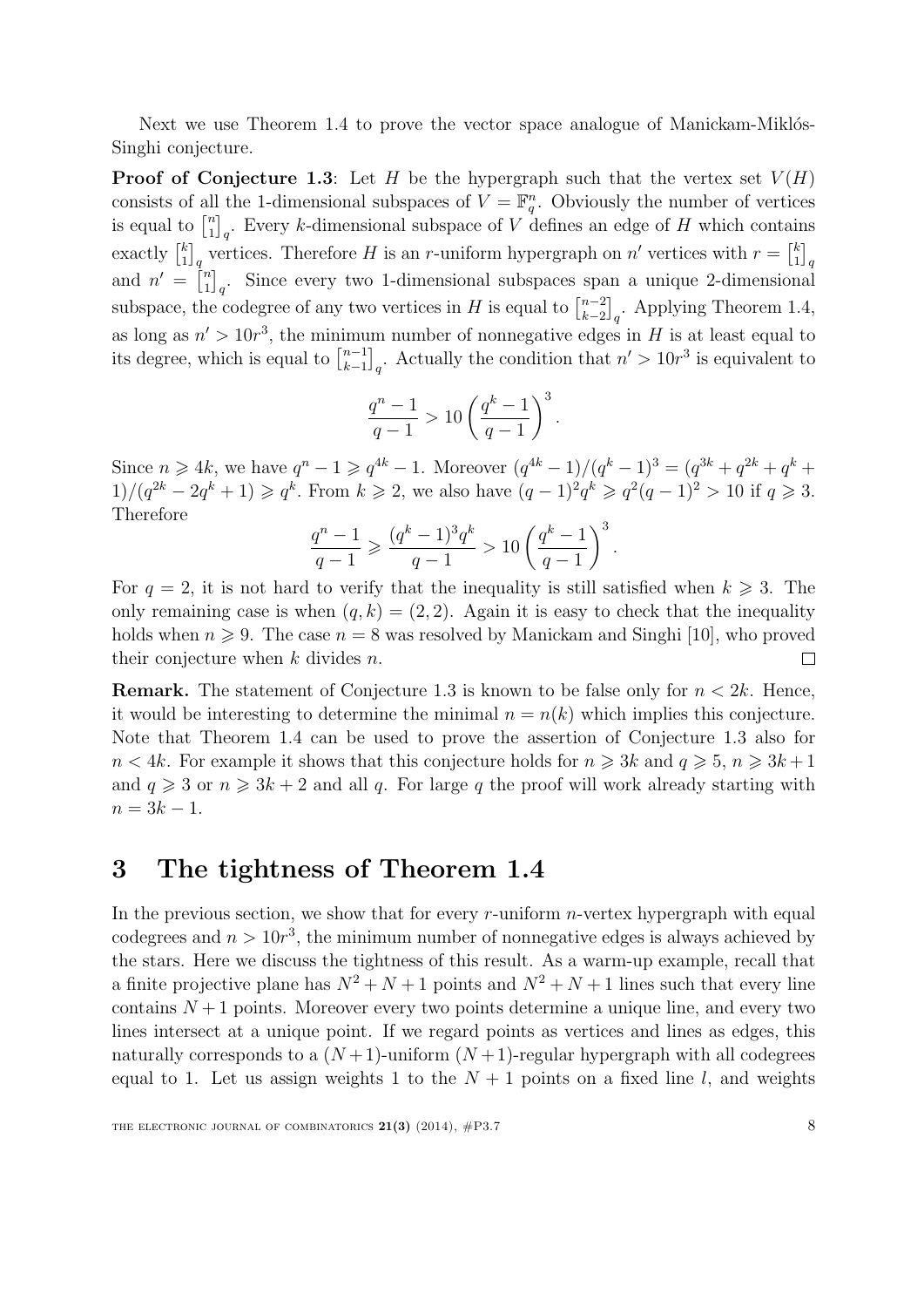$-\frac{N+1}{N^2}$  to the other points. Obviously the sum is nonnegative. On the other hand every line other than l contains at most one point with positive weight, thus its sum of weight is at most  $1 - N \cdot \frac{N+1}{N^2} < 0$ . Therefore there is only one nonnegative edge. This already gives us a hypergraph with  $n \sim r^2$  that is not MMS.

The next theorem provides an example of a hypergraph with  $n \sim r^3$  for which there is a configuration of edges, different from a star, that also achieves the minimum number of nonnegative edges.

**Theorem 3.1.** For infinitely many r there is an r-uniform hypergraph  $H$  with equal codegrees on  $(r^3 - 2r^2 + 2r)$  vertices, and a weighting  $w : V(H) \to \mathbb{R}$  with nonnegative sum, such that there are  $\delta(H)$  nonnegative edges that do not form a star.

*Proof.* Let  $r = q + 1$ , where q is a prime power. Denote by  $\mathbb{F}_q$  the finite field with q elements. Define a hypergraph  $H$  with the vertex set  $V(H)$  consisting of points from the 3-dimensional projective space  $PG(3, \mathbb{F}_q)$ . Here  $PG(n, \mathbb{F}_q) = (\mathbb{F}_q^{n+1} \setminus \{0\})/\sim$ , with the equivalence relation  $(x_0, \dots, x_n) \sim (\sigma x_0, \dots, \sigma x_n)$ , where  $\sigma$  is an arbitrary number from  $\mathbb{F}_q$ . It is easy to see that  $n = |V(H)| = q^3 + q^2 + q + 1 = r^3 - 2r^2 + 2r$ . Every 1-dimensional subspace of  $PG(3, \mathbb{F}_q)$  defines an edge of H with  $q + 1 = r$  elements. It is not hard to check that H is d-regular for  $d = q^2 + q + 1$ , and every pair of vertices has codegree 1.

Now we assign the weights to  $V(H)$  in the following way. Let S be the set of points of a 2-dimensional projective subspace of  $V(H)$ , then  $|S| = q^2 + q + 1$ . Every vertex from S receives weight 1, and every vertex outside S has weight  $-\frac{q^2+q+1}{q^3}$  $\frac{+q+1}{q^3}$ , such that the total weight is zero. Note that every edge has size  $q + 1$ , so if it contains at most one vertex from S, its total weight is at most  $1 - q \cdot \frac{q^2 + q + 1}{q^3}$  $\frac{q+q+1}{q^3} < 0$ . Therefore every nonnegative edge must contain at least two vertices from  $S$ . Since  $S$  is a subspace, the lines containing 2 points from S are completely contained in S. There are precisely  $q^2 + q + 1 = d$  lines in S (these are all the nonnegative edges in  $H$ ) and they do not form a star.  $\Box$ 

Finally, we give an example which shows that one might find hypergraphs with  $n \sim r^3$ and weights such that the number of nonnegative edges is strictly smaller than the vertex degree. Recall that in number theory, a Mersenne prime is a prime number of the form  $2^n - 1$ .

**Theorem 3.2.** If q and  $q + 1$  are both prime powers, then there exists a  $(q + 1)$ -uniform  $(q + 1)^2$ -regular hypergraph H on  $(q^3 + 2q^2 + q + 1)$  vertices with all codegrees equal to 1, and an assignment of weights with nonnegative sum such that there are strictly less than  $(q+1)^2$  nonnegative edges in H. In particular if there are infinitely many Mersenne primes, then we obtain infinitely many such hypergraphs.

*Proof.* Let  $V(H) = V_1 \cup V_2$ , such that  $|V_1| = q^2 + q + 1$ , and  $|V_2| = q^2(q+1)$ . We first take  $H_1$  to be the projective plane  $PG(2, \mathbb{F}_q)$  on  $V_1$  with edges corresponding to the projective lines. In other words  $H_1$  is a  $(q + 1)$ -uniform hypergraph with degree  $q + 1$  and codegree 1. The hypergraph  $H_2$  consists of some  $(q + 1)$ -tuples that intersect  $V_1$  in exactly one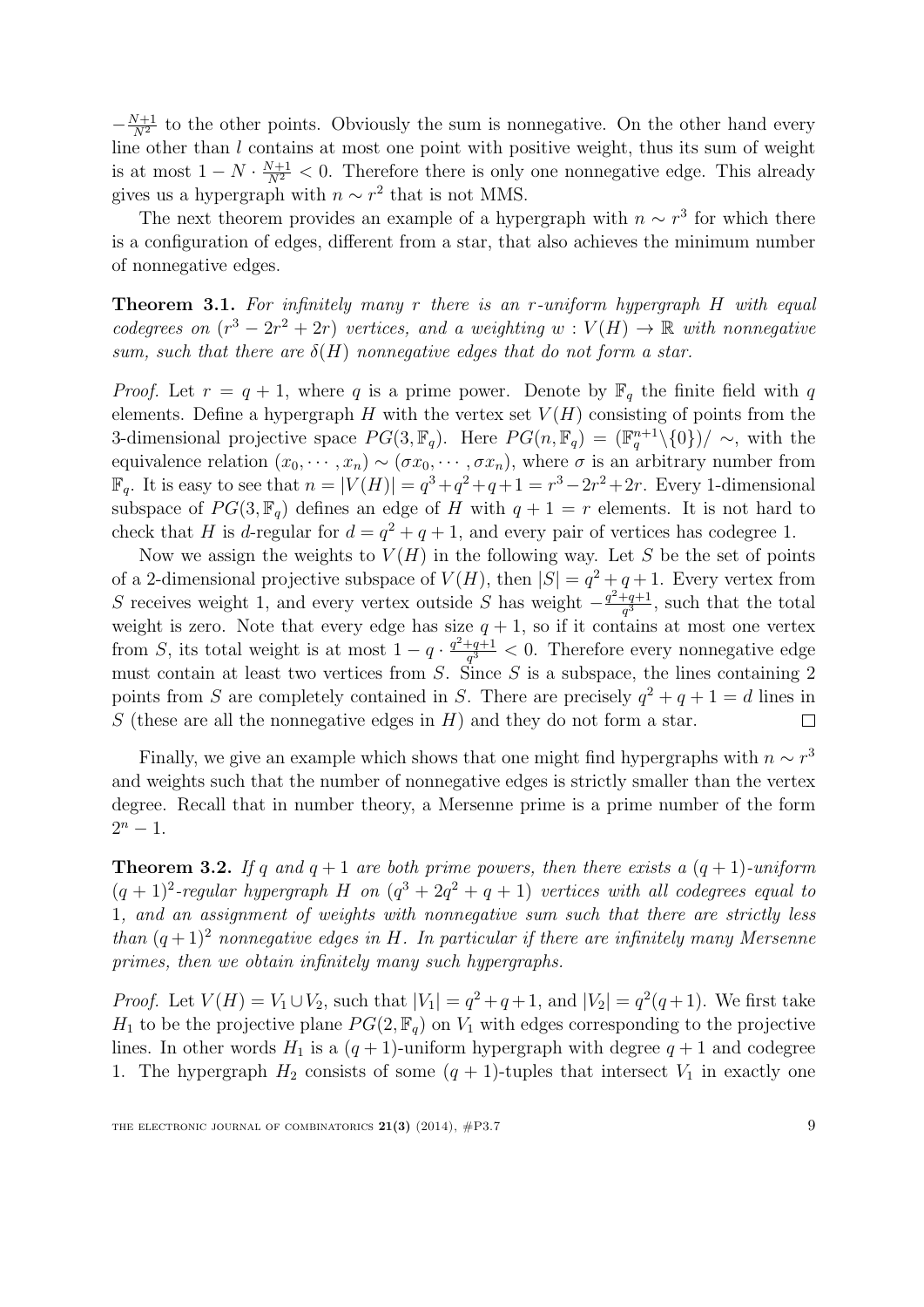vertex and intersect  $V_2$  in q vertices, such that  $e(H_2) = (q^2 + q + 1)(q^2 + q)$ .  $H_3$  is a  $(q+1)$ -uniform hypergraph on  $V_2$  with  $q^3$  edges. We will carefully define the edges of  $H_2$ and  $H_3$  soon.

We hope  $H_2$  and  $H_3$  to satisfy the following properties: (i) for every pair of vertices  $u \in V_1$  and  $v \in V_2$ , their codegree in  $H_2$  is equal to 1; (ii) note that every edge in  $H_2$ naturally induces a clique of size q in  $\binom{V_2}{2}$  $\binom{1}{2}$ ; while every edge in  $H_3$  induces a clique of size  $q+1$  in  $\binom{V_2}{2}$  $\binom{\sqrt{2}}{2}$ . We hope these cliques form an edge partition of the complete graph  $K_{|V_2|} = K_{q^2(q+1)}$ . It is not hard to see that if (i), (ii) are both satisfied, then the hypergraph  $H = H_1 \cup H_2 \cup H_3$  has codegree  $\delta = 1$ . Note that H is a regular hypergraph with degrees equal to

$$
\delta \cdot \frac{n-1}{r-1} = \frac{(q^3 + 2q^2 + q + 1) - 1}{(q+1) - 1} = (q+1)^2.
$$

Now we assign weights to  $V(H)$ , such that every vertex in  $V_2$  receives a weight  $-1$ , while every vertex in  $V_1$  receives a weight  $\frac{q^2(q+1)}{q^2+q+1}$  $\frac{q^2(q+1)}{q^2+q+1}$ , so the total weight is zero. If an edge is nonnegative, it must contain at least two vertices from  $V_1$ , since  $\frac{q^2(q+1)}{q^2+q+1}$  $\frac{q^2(q+1)}{q^2+q+1}+(-1)\cdot q<0.$ Such an edge can only come from  $H_1$ . However we have  $e(H_1) = q^2 + q + 1$ , which is strictly smaller than the degree  $(q+1)^2$ . Therefore what remains is to show the existence of  $H_2$  and  $H_3$  satisfying (i), (ii). In other words, we need to find a clique partition in (ii) with

$$
K_{q^2(q+1)} = q^3 \cdot K_{q+1} \cup (q^2+q+1)(q^2+q) \cdot K_q.
$$

Moreover, condition (i) requires that the family of  $K_q$ 's can be partitioned into  $K_q$ -factors.

A natural idea is to partition  $[q^2(q+1)] = S_1 \cup \cdots \cup S_q$  with  $|S_i| = q(q+1)$ . Observe that the projective plane  $PG(2, \mathbb{F}_q)$  defines a clique partition  $K_{q^2+q+1} = (q^2+q+1)K_{q+1}$ . By removing one vertex from it, we obtain a partition  $K_{q^2+q} = (q+1) \cdot K_q \cup q^2 \cdot K_{q+1}$ . By doing this for every  $S_i$ , we get the  $q^3$  copies of  $K_{q+1}$  we want, and  $(q+1)q$  copies of  $K_q$ , which clearly form a  $K_q$ -factor, since the  $(q + 1)$  copies of  $K_q$  from each  $S_i$  are pairwise disjoint. We still need to find an edge partition of the balanced complete q-partite graph  $K_{q^2+q,\dots,q^2+q}$  into  $(q^2+q)^2$  copies of  $K_q$ , so that they also can be grouped into  $q^2+q$ disjoint  $K_q$ -factors.

Suppose we know that  $q+1$  is also a prime power. Label the vertices in  $K_{q^2+q,\dots,q^2+q}$ by  $(x, y, z)$  where  $x \in \mathbb{F}_q$ ,  $y \in \mathbb{F}_q$ , and  $z \in \mathbb{F}_{q+1}$ . Two vertices  $(x, y, z)$  and  $(x', y', z')$  are adjacent iff  $x \neq x'$ . Now we define  $(q^2 + q)^2$  cliques  $C_{i,j,k,l}$ 's for  $i, k \in \mathbb{F}_q$  and  $j, l \in \mathbb{F}_{q+1}$ . The clique  $C_{i,j,k,l}$  consists of vertices in the form of  $(x, i + kx, j + lf(x))$  for all  $x \in \mathbb{F}_q$ , where f is a fixed injective map from  $\mathbb{F}_q$  to  $\mathbb{F}_{q+1}$ . Suppose  $(x, y, z)$  and  $(x', y', z')$  with  $x \neq x'$  are both contained in the clique  $C_{i,j,k,l}$ , then we have

$$
i + kx = y \quad i + kx' = y'
$$
  

$$
j + lf(x) = z \quad j + lf(x') = z'.
$$

Since  $x \neq x'$ , the first two equations uniquely determine i and k. Moreover,  $f(x)$  and  $f(x')$ are different elements of  $\mathbb{F}_{q+1}$  since f is injective, thus j, l are also uniquely determined.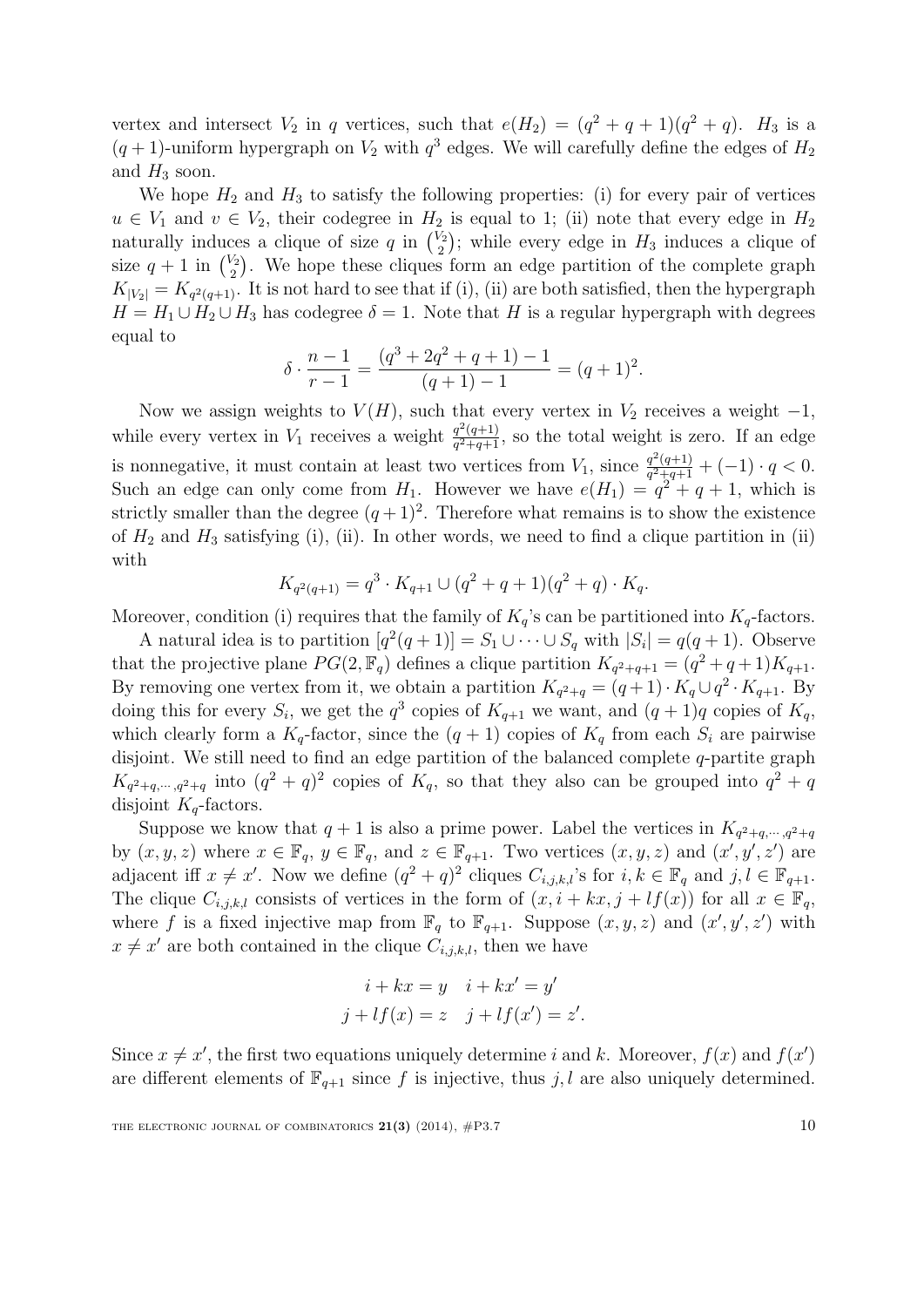Therefore  $\{C_{i,j,k,l}\}$  forms a  $K_q$ -partition of the edges of  $K_{q^2+q,\dots,q^2+q}$ , and it is not hard to see that they can be partitioned into  $K_q$ -factors by fixing k and l.

By the above discussions, if we have both of q and  $q + 1$  to be powers of prime, in particular when  $q = 2<sup>n</sup> - 1$  is a Mersenne prime, then we can explicitly construct the hypergraph.  $\Box$ 

## <span id="page-10-0"></span>4 Two additional generalizations

In the next two subsections we discuss generalizations of the two Manickam-Miklós-Singhi conjectures and prove Theorem [1.5](#page-2-1) and Theorem [1.6.](#page-2-2) For  $k = 1$  they follow from The-orem [1.4,](#page-2-0) thus we can assume that  $k \geqslant 2$ . In that case, as we mentioned earlier in the introduction, these two theorems are not direct consequences of Theorem [1.4](#page-2-0) because the codegrees in the corresponding hypergraphs are not equal.

### 4.1 Generalization of MMS

In this subsection we will prove Theorem [1.5.](#page-2-1) This requires some new ideas and techniques since direct adaptation of the proof of Theorem [1.4](#page-2-0) does not work. Indeed, it is easy to construct a weighting such that there is no nonnegative edge through the vertex (a  $k$ -set) of maximal weight. For example say  $k = 2$ , one can take  $w_{\{1,2\}} = 1$ , the weights of all the  $2n-4$  pairs containing 1 or 2 to be  $-\frac{n-3}{10}$ , and the rest to have weights roughly  $\frac{2}{5}$ . For sufficiently large n, no t-set containing  $\{1, 2\}$  has nonnegative total weights.

First we prove a simple lemma from linear algebra.

<span id="page-10-1"></span>**Lemma 4.1.** Suppose the s  $\times$  s lower triangular matrix  $\beta = {\beta_{i,j}}$  satisfies that  $\beta_{i,i} > 0$ and for every  $j < k \leq i, 0 \leq \beta_{i,j} \leq \beta_{i,k}$ . Then for a given vector  $\vec{b} = (b_1, \dots, b_s)$  such that  $b_1 \geqslant \cdots \geqslant b_s \geqslant 0$ , the equation  $\vec{b} = \vec{\gamma} \cdot \beta$  has a unique solution  $\vec{\gamma} = (\gamma_1, \cdots, \gamma_s)$  and moreover  $0 \leq \gamma_i \leq b_i/\beta_{i,i}$ .

*Proof.* The existence and uniqueness of  $\vec{\gamma}$  follow from the fact that  $\beta$  is invertible. Next we inductively prove  $0 \leq \gamma_i \leq b_i/\beta_{i,i}$ . We start from  $\gamma_s$ , from the equation we know  $b_s = \gamma_s \beta_{s,s}$ . So  $\gamma_s = b_s/\beta_{s,s}$  and the inductive hypothesis is true. Suppose  $0 \le \gamma_i \le b_i/\beta_{i,i}$ for every  $i > k$ . Now from the linear equation, we have  $b_k = \beta_{k,k} \gamma_k + \beta_{k+1,k} \gamma_{k+1} \cdots + \beta_{s,k} \gamma_s$ . Since  $\gamma_i$  and  $\beta_{i,k}$  are nonnegative for  $i > k$ , we have  $\gamma_k \leqslant b_k/\beta_{k,k}$ . Note that  $\beta_{i,j}$  is increasing in j, so for every  $k + 1 \leq i \leq s$ ,  $\beta_{i,k} \leq \beta_{i,k+1}$ . Therefore  $b_k \leq \beta_{k,k} \gamma_k +$  $\sum_{i=k+1}^{s} \beta_{i,k+1} \gamma_i = \beta_{k,k} \gamma_k + b_{k+1}$ . Since  $0 \leq b_{k+1} \leq b_k$ , we know that  $\gamma_k \geq 0$ .  $\Box$ 

Without loss of generality, we may assume that  $\sum_{X \subset \binom{[n]}{k}} w_X = 0$ ; and  $w_{\{1,\dots,k\}}$ , or alternatively written as  $w_{[k]}$ , has the largest positive weight. We may let  $w_{[k]} = 1$ , then  $w_X \leq 1$  for every k-set X. Throughout this section, we also assume that  $n > Ct^{3k+3}$ , here  $C$  is some sufficiently large constant. The next lemma shows that if the sum of weights of certain edges is very negative, then we already have enough nonnegative edges.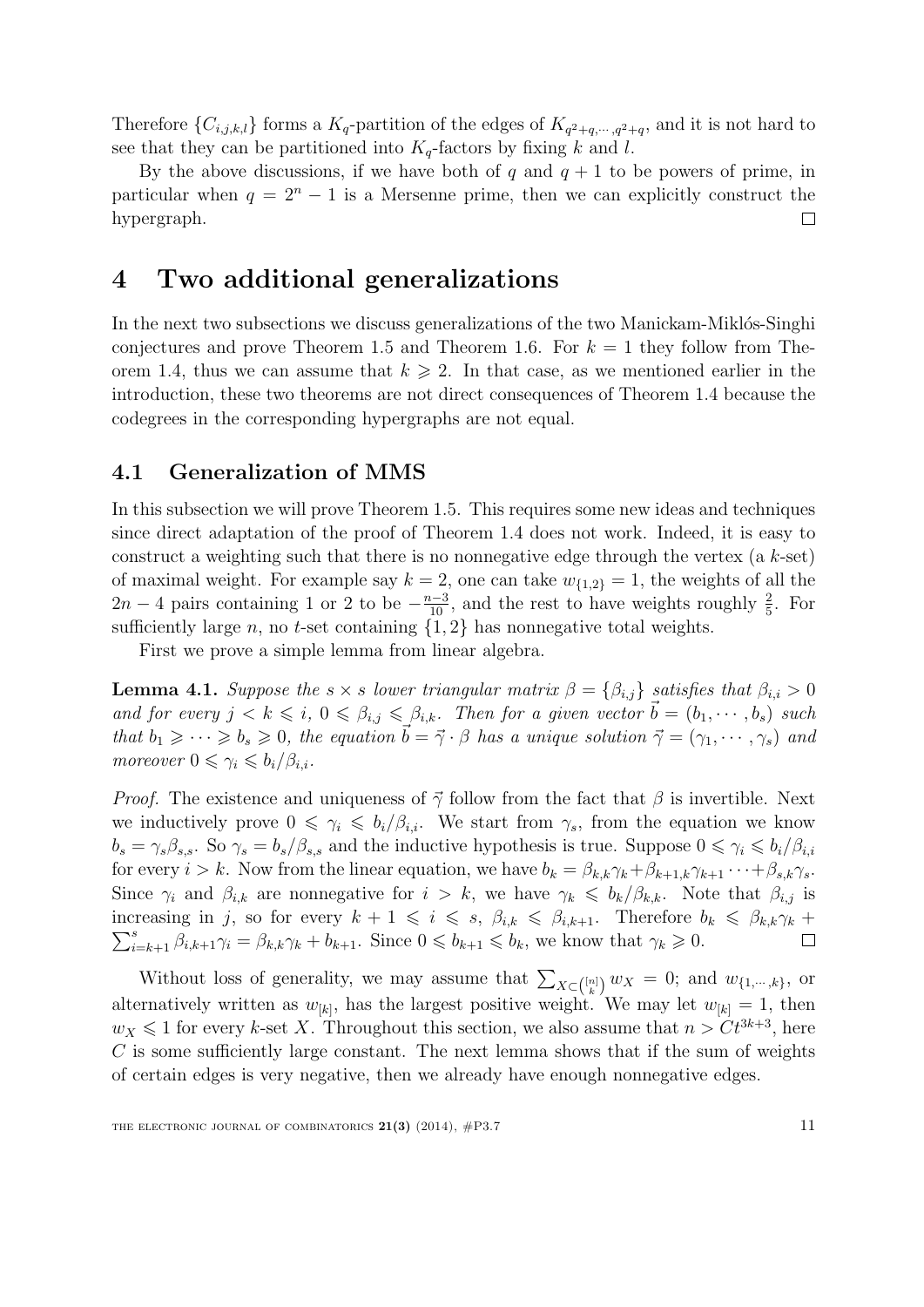<span id="page-11-1"></span>**Lemma 4.2.** If for some subset  $|L| = k$ ,

$$
\sum_{L\subset Y, |Y|=t}\sum_{L\neq X\subset Y}w_X\leqslant -\frac{1}{13t^{2k}}\binom{n-k}{t-k},
$$

and  $\sum_{X \neq L} w_X \geq -1$ , then there are more than  $\binom{n-k}{t-k}$  $_{t-k}^{n-k}$ ) nonnegative edges in H. Proof. We may rewrite the left hand side of the inequality as

$$
\binom{n-2k}{t-2k} \sum_{|X \cap L|=0} w_X + \binom{n-2k+1}{t-2k+1} \sum_{|X \cap L|=1} w_X + \dots + \binom{n-k-1}{t-k-1} \sum_{|X \cap L|=k-1} w_X
$$
\n
$$
= \binom{n-k-1}{t-k-1} \sum_{|X \cap L| \le k-1} w_X - \sum_{j=0}^{k-2} \left( b_j \cdot \sum_{|X \cap L|=j} w_X \right).
$$

Here we let  $b_j = \binom{n-k+1}{t-k+1} - \binom{n-2k+j}{t-2k+j}$  $_{t-2k+j}^{(n-2k+j)}$ . Note that  $\sum_{|X \cap L| \leq k-1} w_X = \sum_{X \neq L} w_X \geq -1$ . Since  $n > Ct^{3k+3}$ , this implies

$$
\sum_{j=0}^{k-2} \left( b_j \cdot \sum_{|X \cap L|=j} w_X \right) \geq \frac{1}{13t^{2k}} {n-k \choose t-k} - {n-k-1 \choose t-k-1} \geq \frac{1}{14t^{2k}} {n-k \choose t-k}.
$$
 (1)

For a fixed integer  $0 \leq y \leq k-1$ , denote by  $D_y$  the number of nonnegative t-sets Z with  $|Z \cap L| = y$ . If  $D_y > \binom{n-k}{t-k}$  $_{t-k}^{n-k}$ ) then we are done. Otherwise assume  $D_y \leqslant {\binom{n-k}{t-k}}$  $_{t-k}^{n-k}$  for every y. We estimate the following sum:

<span id="page-11-0"></span>
$$
\sum_{|Z \cap L|=y, |Z|=t} \sum_{X \subset Z} w_X.
$$

Since every nonnegative *t*-set contributes to the sum at most  $\binom{t}{k}$  $\binom{t}{k}$ , it is at most  $\binom{t}{k}$  $\binom{t}{k}$  $D_y \leqslant$  $\binom{t}{t}$  $\sum_{k=1}^{t} {n-k \choose t-k}$ . By double counting, the above sum also equals  $\sum_{j=0}^{y} (\beta_{y,j} \cdot \sum_{|X \cap L|=j} w_X)$ , where  $\beta_{y,j} = {k-j \choose y-i}$  $\sum_{y=j}^{k-j} {n-2k+j \choose t-k-y+j}$ , note that  $\beta_{y,j} = 0$  when  $j < k + y - t$ . When  $j \geq k + y - t$ , since  $n \gg t$ , for fixed y,  $\beta_{y,j}$  is increasing in j. Also note that  $b_j$  is decreasing in j. Let  $\vec{\gamma} = (\gamma_0, \cdots, \gamma_{k-2})$  be the unique solution of the system of equations  $\vec{b} = \vec{\gamma} \cdot \beta$ , then by Lemma [4.1](#page-10-1)

$$
\sum_{j=0}^{k-2} \left( b_j \cdot \sum_{|X \cap L| = j} w_X \right) = \sum_{j=0}^{k-2} \sum_{y=j}^{k-2} \beta_{y,j} \gamma_y \sum_{|X \cap L| = j} w_X = \sum_{y=0}^{k-2} \gamma_y \cdot \sum_{j=0}^{y} \left( \beta_{y,j} \cdot \sum_{|X \cap L| = j} w_X \right)
$$
  

$$
\leq \left( \binom{t}{k} \binom{n-k}{t-k} \sum_{y=0}^{k-2} \gamma_y \leq \binom{t}{k} \binom{n-k}{t-k} \sum_{y=0}^{k-2} \frac{b_y}{\beta_{y,y}}.
$$
  
Since  $b_y/\beta_{y,y} = \left( \binom{n-k-1}{t-k-1} - \binom{n-2k+y}{t-2k+y} \right) / \binom{n-2k+y}{t-k} \leq \binom{n-k-1}{t-k-1} / \binom{n-2k}{t-k}.$  We have

$$
\sum_{j=0}^{k-2} \left( b_j \cdot \sum_{|X \cap L|=j} w_X \right) \leqslant \binom{t}{k} \binom{n-k}{t-k} \cdot (k-1) \cdot \frac{\binom{n-k-1}{t-k-1}}{\binom{n-2k}{t-k}} \leqslant \frac{t^{k+1}}{n} \binom{n-k}{t-k}.
$$

For  $n > Ct^{3k+3}$  this contradicts [\(1\)](#page-11-0).

THE ELECTRONIC JOURNAL OF COMBINATORICS  $21(3)$  (2014),  $\#P3.7$  12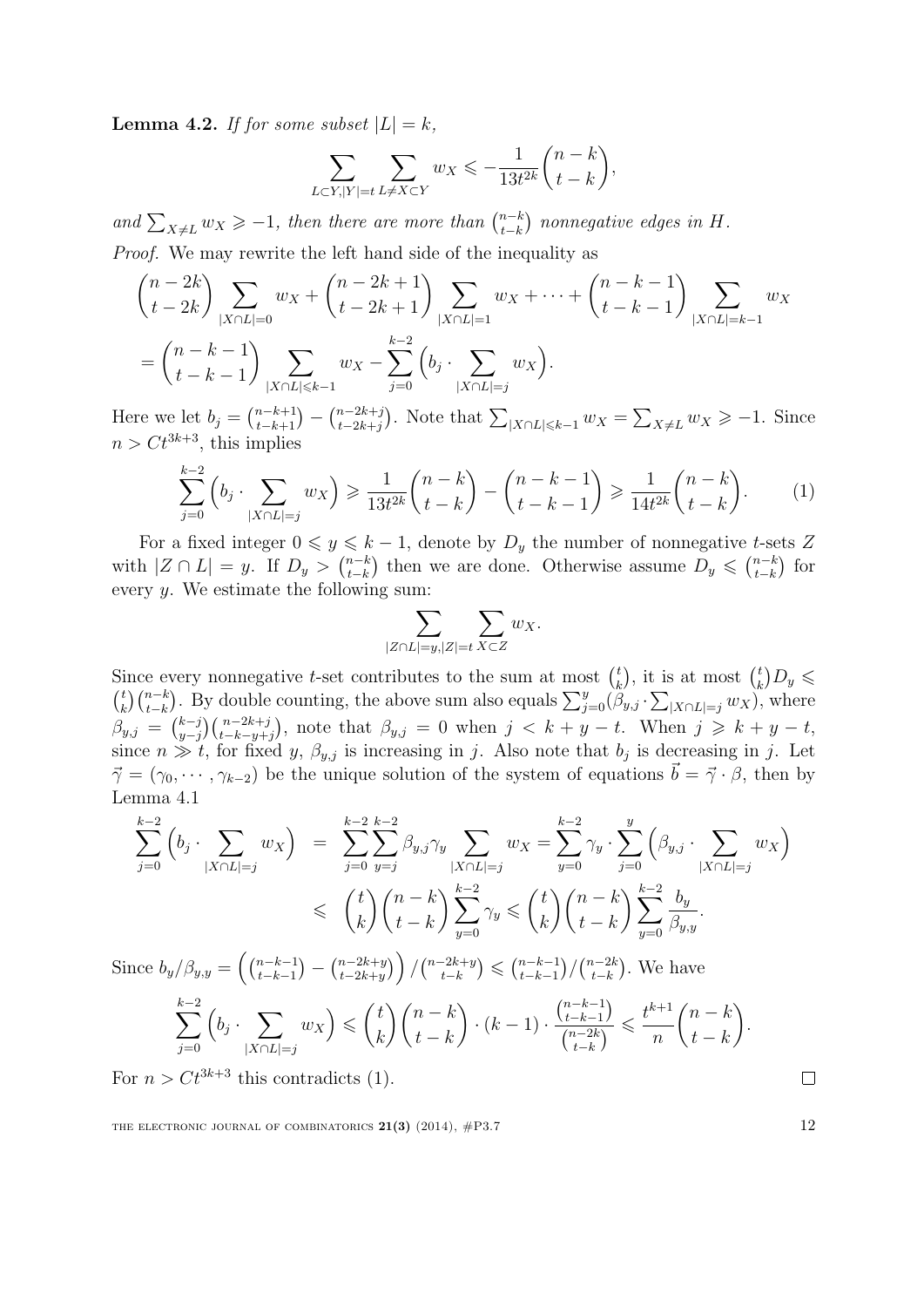We now assume that the  $t^k$ -th largest weight in H is  $w_P$  and consider several cases.

Lemma 4.3. If  $w_P > \frac{1}{t^2}$  $\frac{1}{t^{2k}}$ , there are more than  $\binom{n-k}{t-k}$  $_{t-k}^{n-k)}$  nonnegative edges in the hypergraph H.

*Proof.* We will show that every vertex whose weight is larger than  $w_P$  is contained in at least  $\frac{3}{2t^k} \binom{n-k}{t-k}$  $_{t-k}^{n-k}$ ) nonnegative edges, otherwise there are already >  $\binom{n-k}{t-k}$  $_{t-k}^{n-k}$ ) nonnegative edges. For simplicity we just need to prove this statement for  $w_P$  itself. Suppose there are S negative edges containing  $w_P$ , which are denoted by  $e_1, \dots, e_S$  (as t-subsets). And  $e_{S+1}, \cdots, e_{\binom{n-k}{t-k}}$  are the other (thus nonnnegative) edges containing  $w_P$ . We have

$$
\sum_{i=1}^{n-k} \sum_{P \neq X \subset e_i} w_X = \sum_{i=1}^S \sum_{P \neq X \subset e_i} w_X + \sum_{i=S+1}^{n-k} \sum_{P \neq X \subset e_i} w_X
$$
  
\$\leq -w\_P \cdot S + w\_P \cdot \left( \binom{n-k}{t-k} - S \right) \cdot \left( \binom{t}{k} - 1 \right) + t^k \cdot \binom{n-k-1}{t-k-1} \tag{2}

Here we used that there are at most  $t^k$  sets X whose weight is larger than  $w_P$  (but always  $\leq 1$ , and the number of times every such set appears in the sum is at most  $\binom{n-k-1}{k-k-1}$  $_{t-k-1}^{n-k-1}$ ). If  $S \geqslant (1 - \frac{3}{2t})$  $\frac{3}{2t^k}\Big)\binom{n-k}{t-k}$  $_{t-k}^{n-k}$ , then the above expression is at most

$$
-\binom{n-k}{t-k}\left(\left(1-\frac{3}{2t^k}\right)w_P-\frac{3}{2t^k}\cdot\binom{t}{k}\cdot w_P-\frac{t^{k+1}}{n}\right),\,
$$

which can be further bounded by

$$
-\binom{n-k}{t-k}\left(\left(1-\frac{3}{2t^k}-\frac{3}{2\cdot k!}\right)w_P-\frac{t^{k+1}}{n}\right) < -\binom{n-k}{t-k}\cdot\frac{1}{13}w_P \leqslant -\binom{n-k}{t-k}\cdot\frac{1}{13t^{2k}}.
$$

The last inequality uses that  $n > Ct^{3k+3}$ ,  $t > k \ge 2$  and therefore  $1 - \frac{3}{2t}$  $\frac{3}{2t^k} - \frac{3}{2 \cdot k!} \geqslant$  $1-\frac{3}{2.5}$  $\frac{3}{2\cdot3^2} - \frac{3}{2\cdot2!} = \frac{1}{12}$ . Since we also have  $\sum_{X\neq P} w_X = -w_P \geqslant -1$ , Lemma [4.2](#page-11-1) for  $L = P$ immediately gives  $\frac{n-k}{k-k}$  $_{t-k}^{n-k}$  nonnegative edges.

Therefore we can assume that for the  $t^k$  sets with largest weights, the number of nonnegative edges containing each such set is at least  $\frac{3}{2t^k} {n-k \choose t-k}$  $_{t-k}^{n-k}$ ). Using the union bound, the number of nonnegative edges is at least

$$
t^k \cdot \frac{3}{2t^k} {n-k \choose t-k} - {t^k \choose 2} {n-k-1 \choose t-k-1},
$$

which is also larger than  $\binom{n-k}{t-k}$  $_{t-k}^{n-k}$ ).

The next lemma covers the case when  $w_P$  is smaller than  $\frac{1}{t^{2k}}$ , and there are significant number of negative edges containing  $\{1, \dots, k\}$ .

THE ELECTRONIC JOURNAL OF COMBINATORICS  $21(3)$  (2014),  $\#P3.7$  13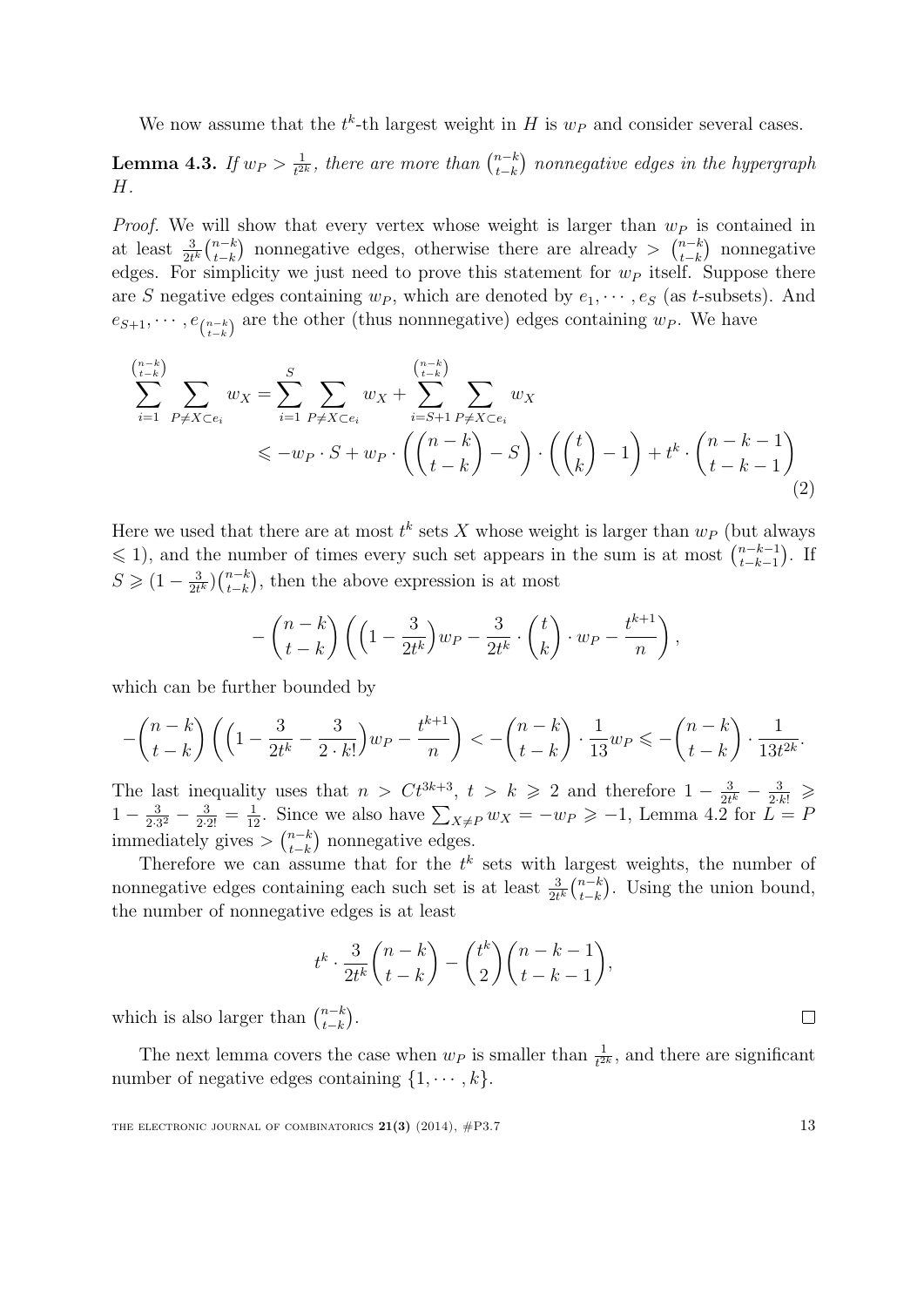**Lemma 4.4.** If the  $t^k$ -th largest weight  $w_P$  is smaller than  $1/t^{2k}$ , and there are less than  $(1-\frac{1}{t^k})$  $\frac{1}{t^k}\Big)\binom{n-k}{t-k}$  $_{t-k}^{n-k)}$  nonnegative edges containing  $\{1,\cdots,k\}$ , then there are at least  $\binom{n-k}{t-k}$  $_{t-k}^{n-k}$ nonnegative edges in H.

*Proof.* We consider all the t-tuples containing  $\{1, \dots, k\}$ , similarly as before suppose there are  $S \geqslant \frac{1}{t^k}$  $\frac{1}{t^k} \binom{n-k}{t-k}$  $\sum_{t-k}^{n-k}$ ) negative edges  $e_1, \cdots, e_S$  and nonnegative edges  $e_{S+1}, \cdots, e_{\binom{n-k}{t-k}}$ , we get

$$
\sum_{[k]\subset Z, |Z|=t} \sum_{X\subset Z, X\neq [k]} w_X = \sum_{i=1}^S \sum_{X\subset e_i, X\neq [k]} w_X + \sum_{i=S+1}^{\binom{n-k}{t-k}} \sum_{X\subset e_i, X\neq [k]} w_X \n\leq -S + \frac{1}{t^{2k}} \cdot \left( \binom{n-k}{t-k} - S \right) \cdot \left( \binom{t}{k} - 1 \right) + t^k \cdot \binom{n-k-1}{t-k-1} \n\leq -\left( S - \frac{1}{k! \cdot t^k} \left( \binom{n-k}{t-k} - S \right) - t^k \binom{n-k-1}{t-k-1} \right)
$$

The first inequality is by bounding the  $t^k$  largest weights in the second sum by 1 and the rest by  $\frac{1}{t^{2k}}$ . It also uses the fact that two sets are contained in at most  $\binom{n-k-1}{t-k-1}$  $_{t-k-1}^{n-k-1}$  edges. Since  $S \geqslant \frac{1}{t^k}$  $\frac{1}{t^k} \binom{n-k}{t-k}$  $_{t-k}^{n-k}$  and  $k \geq 2$ , we have

$$
\sum_{[k]\subset Z, |Z|=t} \sum_{X\subset Z, X\neq [k]} w_X \leqslant -\left(\frac{1}{2t^k} \binom{n-k}{t-k} - t^k \binom{n-k-1}{t-k-1}\right) \leqslant -\left(\frac{1}{2t^k} - \frac{t^{k+1}}{n}\right) \binom{n-k}{t-k}.
$$

For large *n* the right hand side is at most  $-\frac{1}{3t}$  $\frac{1}{3t^k} \binom{n-k}{t-k}$  $_{t-k}^{n-k}$ ). We also have  $\sum_{X\neq [k]} w_X = -w_{[k]} =$  $-1$ . Now we once again can apply Lemma [4.2](#page-11-1) for  $L = \{1, \dots, k\}$  to show the existence of  $\sum_{t=k}^{n-k}$  $_{t-k}^{n-k}$ ) nonnegative edges.  $\Box$ 

It remains to prove the case when  $\{1, \dots, k\}$  is contained in at least  $(1 - \frac{1}{k})$  $\frac{1}{t^k}\Big)\binom{n-k}{t-k}$  $_{t-k}^{n-k}$ nonnegative edges.

**Lemma 4.5.** If  $\{1, \dots, k\}$  is contained in at least  $(1 - \frac{1}{k})$  $\frac{1}{t^k}\Big)\binom{n-k}{t-k}$  $_{t-k}^{n-k}$ ) nonnegative edges, then there are at least  $\binom{n-k}{t-k}$  $_{t-k}^{n-k}$ ) nonnegative edges in H.

*Proof.* Note that if every edge containing  $\{1, \dots, k\}$  is nonnegative, this already gives  $\binom{n-k}{t-k}$  $_{t-k}^{n-k}$ ) nonnegative edges and the lemma is proved. So we may assume that there is a negative edge f (as t-subset) through  $\{1, \dots, k\}$  with  $\sum_{X \subset f} w_X < 0$ . Suppose the largest weight outside the edge f is  $w_Q$ , where  $|Q \cap f| \leq k-1$ . Now we define new weights w', such that

$$
w'_X = \begin{cases} -(\frac{t}{k}) & \text{if } X \subset f \\ w_X/w_Q & \text{otherwise.} \end{cases}
$$

THE ELECTRONIC JOURNAL OF COMBINATORICS  $21(3)$  (2014),  $\#P3.7$  14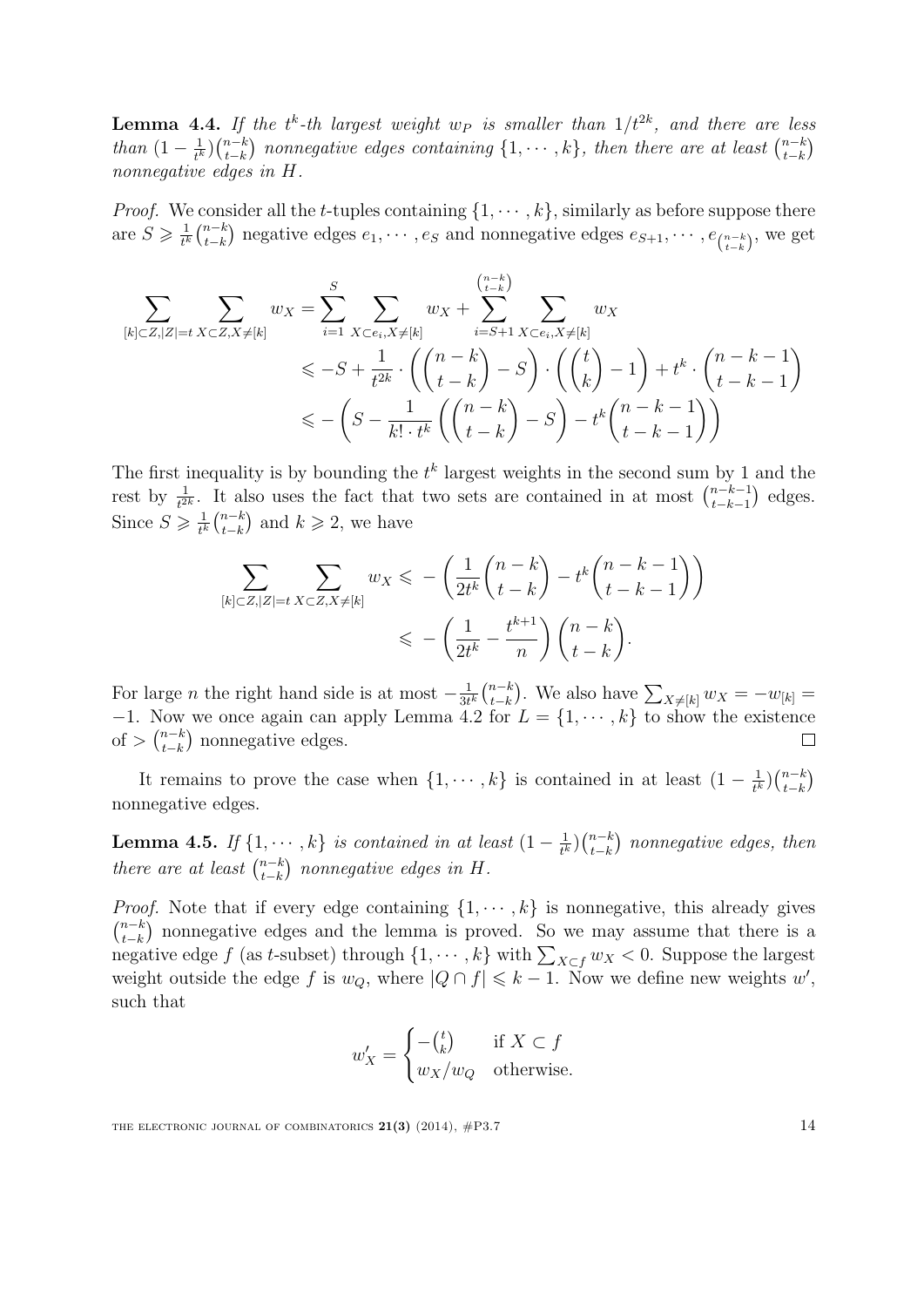Then for every  $X \not\subset f$ ,  $w'_X \leq 1$  and  $w'_Q = 1$ . Now we consider all the  $\binom{n-k}{t-k}$  $_{t-k}^{n-k}$  t-tuples containing the  $k$ -set  $Q$ . As usual, assume that  $S$  of them has negative sum according to w'. If  $S \geqslant (1 - \frac{3}{2t})$  $\frac{3}{2t^k}\Big)\binom{n-k}{t-k}$  $_{t-k}^{n-k}$ , we have the following estimate:

$$
\sum_{Q \subset Y, |Y| = t} \sum_{X \subset Y, X \neq Q} w'_X \leq -S + \left( \binom{n-k}{t-k} - S \right) \cdot \binom{t}{k}
$$
\n
$$
\leq -\binom{n-k}{t-k} \cdot \left( 1 - \frac{3}{2t^k} - \frac{3}{2t^k} \binom{t}{k} \right)
$$
\n
$$
\leq -\binom{n-k}{t-k} \cdot \left( 1 - \frac{3}{2t^k} - \frac{3}{2k!} \right)
$$
\n
$$
\leq -\frac{1}{12} \binom{n-k}{t-k}.
$$

Note that since  $\sum_{X \subset f} w_X < 0$ , we have

$$
\sum_{X \neq Q} w'_X = \sum_{X \neq Q} w_X/w_Q - \sum_{X \subset f} \left( w_X/w_Q + \binom{t}{k} \right) \ge -1 - \binom{t}{k}^2 \ge -t^{2k}.
$$

If we apply Lemma [4.2](#page-11-1) for  $L = Q$  and the weight  $w''_X = w'_X/t^{2k}$ , we get  $> \binom{n-k}{t-k}$  $_{t-k}^{n-k}$ ) nonnegative edges for the new weight function  $w'$ . Note that every such nonnegative edge can not share with f a common k-subset, otherwise its total weight is at most  $\binom{t}{k}$  $\binom{t}{k} - 1 - \binom{t}{k}$  $\binom{t}{k}<0.$ Hence these nonnegative edges are also nonnegative edges for the original weight function  $w$ .

By the above discussion, it remains to consider the case  $S < (1 - \frac{3}{24})$  $\frac{3}{2t^k}\Big)\binom{n-k}{t-k}$  $_{t-k}^{n-k}$ ). Then there are at least  $\frac{3}{2t^k} {n-k \choose t-k}$  $\frac{1}{t^k}\Big)\binom{n-k}{t-k}$  $_{t-k}^{n-k}$ ) nonnegative edges containing  $Q$ , together with the  $(1-\frac{1}{t^k})$  $_{t-k}^{n-k}$ nonnegative edges containing  $\{1, \dots, k\}$ . Since  $\{1, \dots, k\}$  and  $w_Q$  have codegree at most  $\binom{n-k-1}{k-1}$  $\frac{1}{2t^k}$  $\binom{n-k}{t-k}$  $_{t-k}^{n-k}$ ), we have in total more than  $\binom{n-k}{t-k}$  $_{t-k-1}^{n-k-1}$ ) <  $\frac{1}{2t}$  $_{t-k}^{n-k}$ ) nonnegative edges.  $\Box$ 

#### <span id="page-14-0"></span>4.2 Generalization of vector MMS

Our techniques from the previous section also allow us to prove a generalization of the vector space version of Manickam-Miklós-Singhi conjecture. Since the proof of this result is very similar to that of Theorem [1.5](#page-2-1) we only state the appropriate variants of the lemmas involved. The detailed proofs of these lemmas can be found in the appendix of this paper. The proof of Theorem [1.6](#page-2-2) follows immediately from combining these lemmas. As before, we define the hypergraph H to have the vertex set  $\begin{bmatrix} V_k \\ V_l \end{bmatrix}$  $\kappa$ <sup>V</sup> and every edge corresponds to a t-dimensional subspace. It is easy to check that the hypergraph is  $\begin{bmatrix} t \\ i \end{bmatrix}$  $\begin{bmatrix} t \\ k \end{bmatrix}_q$ -uniform on  $\begin{bmatrix} n \\ k \end{bmatrix}$  $\left[ n \atop k \right]_q$ vertices. Like the previous section, we also assume that  $[k]$  is the k-dimensional subspace with  $w_{[k]} = 1$  and for every  $X, w_X \leq 1$ . All the following lemmas are proven under the assumption that  $n > C(t - k)k$  for sufficiently large constant C.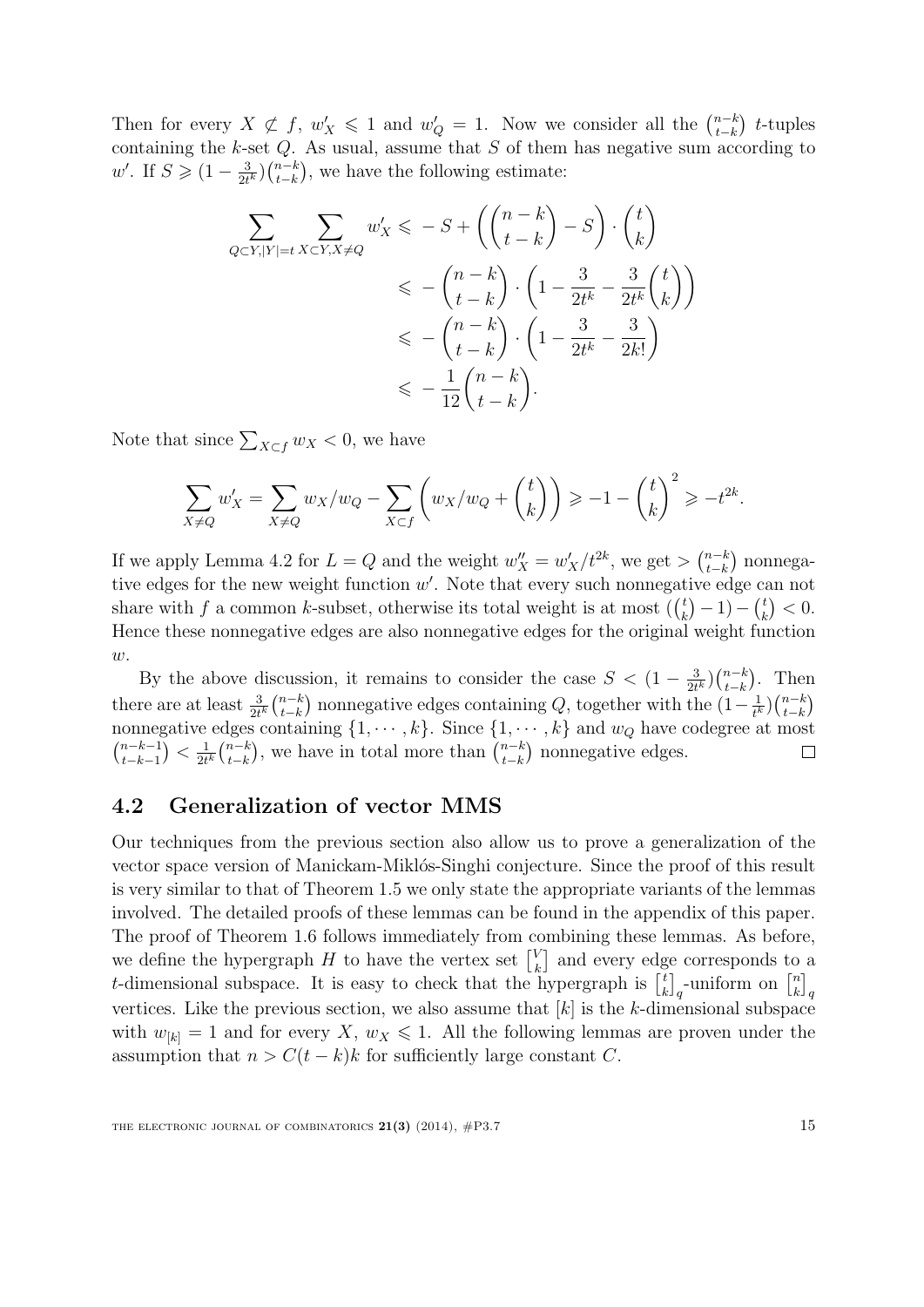<span id="page-15-0"></span>**Lemma 4.6.** If for some  $k$ -dimensional subspace  $L$ ,

$$
\sum_{L\subset Y,Y\in\binom{V}{t}}\sum_{L\neq X\subset Y}w_X\leqslant -\frac{1}{24\binom{t}{k}_q^2}\binom{n-k}{t-k}_q,
$$

and  $\sum_{X \neq L} w_X \geq -1$ , then there are more than  $\begin{bmatrix} n-k \\ t-k \end{bmatrix}$  $\left[^{n-k}_{t-k}\right]_q$  nonnegative edges in H.

We now assume that the  $3\begin{bmatrix} t \\ i \end{bmatrix}$  $\binom{t}{k}_q$ -th largest weight in H is  $w_P$ , and consider the following cases.

<span id="page-15-1"></span>**Lemma 4.7.** If  $w_P > 1/(4 \binom{t}{k}$  $\binom{t}{k}_q^2$ , there are more than  $\binom{n-k}{t-k}$  $\left[^{n-k}_{t-k}\right]_q$  nonnegative edges in  $H$ .

<span id="page-15-2"></span>**Lemma 4.8.** If  $w_P \le 1/(4 \binom{t}{k}$  $\binom{t}{k}_q^2$ , and there are less than  $\left(1-\frac{1}{2\binom{t}{k}}\right)$  $2\begin{bmatrix} t \ k \end{bmatrix}_q$  $\bigcap_{t=k}^{n-k}$  $_{t-k}^{n-k}\big]_q$  nonnegative edges containing [k], then there are at least  $\begin{bmatrix} n-k \\ t-k \end{bmatrix}$  $\left[^{n-k}_{t-k}\right]_q$  nonnegative edges in H.

<span id="page-15-3"></span>**Lemma 4.9.** If [k] is contained in at least  $(1 - \frac{1}{2^{t}})$  $2\begin{bmatrix} t \\ k \end{bmatrix}_q$  $\bigcap_{t=k}^{n-k}$  $\left[^{n-k}_{t-k}\right]_q$  nonnegative edges, then there are at least  $\begin{bmatrix} n-k \\ t-k \end{bmatrix}$  $\left[^{n-k}_{t-k}\right]_q$  nonnegative edges in H.

## 5 Concluding Remarks

A  $r-(n, t, \lambda)$  block design is a collection of t-subsets of [n] such that every r elements are contained in exactly  $\lambda$  subsets. In [\[13\]](#page-17-7), Rands proved the following generalization of Erdős-Ko-Rado theorem: given a  $r-(n, t, \lambda)$  block design H and  $0 < s < r$ , then there exists a function  $f(t, r, s)$  such that if H has an s-intersecting subhypergraph H', then if  $n > f(t, r, s)$ , the number of edges in H' is at most  $b_s$ , which is the number of blocks through  $s$  vertices. Note that Erdős-Ko-Rado theorem corresponds to the very special case when  $H = \binom{[n]}{t}$  $\binom{n}{t}$  and  $s = 1$ . Moreover, when  $(s, r) = (1, 2)$ , this is an analogue of our Theorem [1.4,](#page-2-0) and when the block design is complete, it is similar to Theorem [1.5.](#page-2-1) Using tools developed in the previous section, we can prove the following generalization of Manickam-Miklós-Singhi conjecture to designs. Given an  $r-(n, t, \lambda)$  design H, for  $j =$  $1, \dots, t$ , let  $d_i$  be the number of blocks containing a fixed set of j elements. Obviously  $d_r = \lambda$ , and by double counting,  $d_j = \frac{\binom{n-j}{r-j}}{\binom{t-j}{r-j}}$  $\frac{\binom{r-j}{t-j}}{\binom{t-j}{r-j}}\lambda.$ 

**Theorem 5.1.** Let k, r, t be positive integers with  $t \ge r \ge 2k$ ,  $n > Ct^{3k+3}$  for sufficiently large C and let  $\{w_X\}_{X \in \binom{[n]}{k}}$  be a weight assignment with  $\sum_{X \in \binom{[n]}{k}} w_X \geq 0$ . Then for a given  $r-(n, t, \lambda)$  design H, the number of blocks B with  $\sum_{X\subset B, X\in\binom{[n]}{k}} w_X \geq 0$  is at least  $d_k = \frac{\binom{n-k}{r-k}}{\binom{t-k}{r-k}}$  $\frac{\binom{r-k}{r-k}}{\binom{t-k}{r-k}}\lambda.$ 

THE ELECTRONIC JOURNAL OF COMBINATORICS  $21(3)$  (2014),  $\#P3.7$  16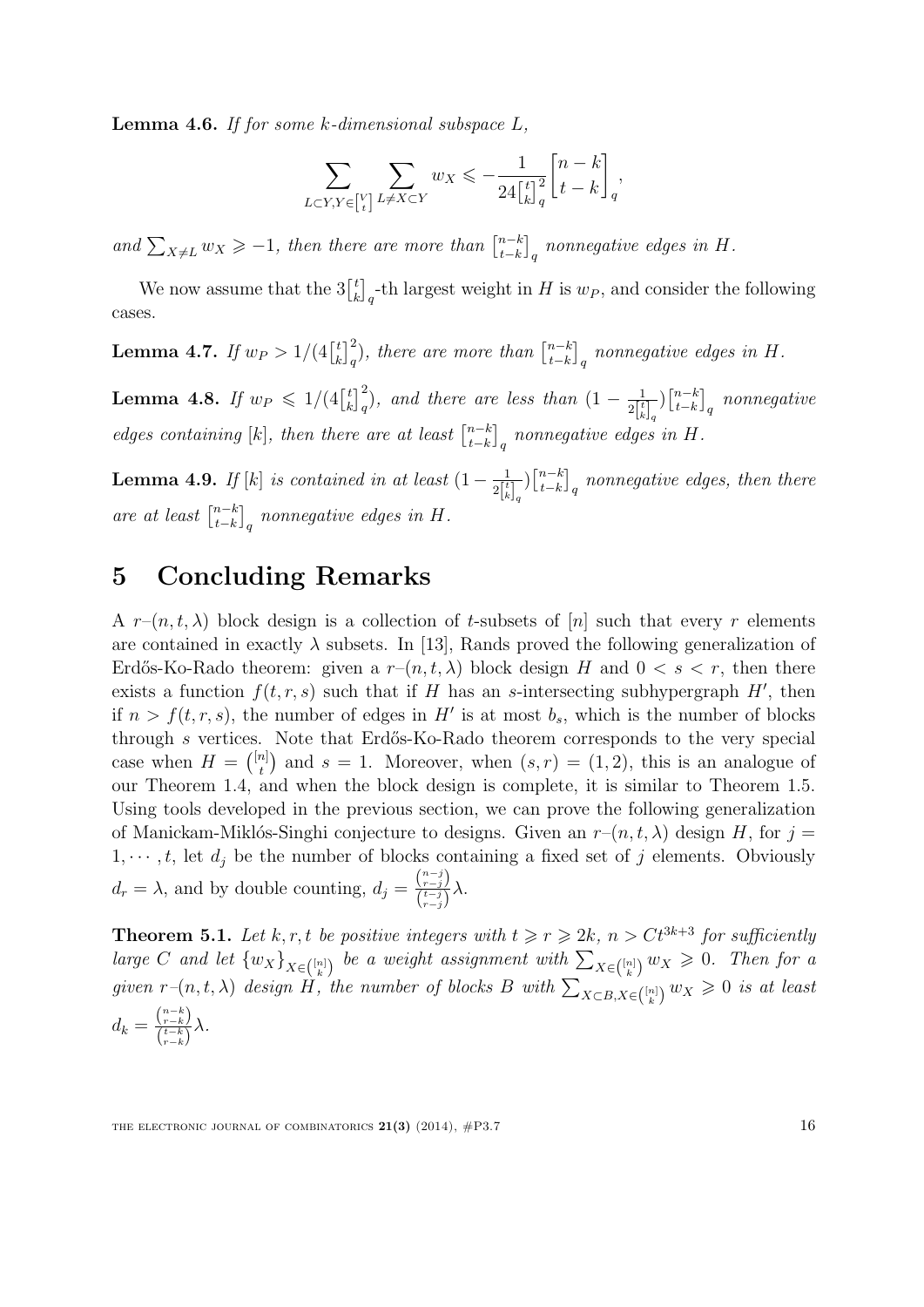It would be interesting if one can remove the condition  $t \geq r \geq 2k$  in this statement. This will give a result generalizing our Theorems [1.4](#page-2-0) and [1.5](#page-2-1) for a weaker range of  $n$ . The only additional ingredient needed to prove the above theorem is the following fact. For two disjoint vertex subsets  $|A| = a$  and  $|B| = b$  of a  $r-(n, t, \lambda)$  design, the number of edges containing every vertex from  $A$  while not containing any vertex in  $B$  is equal to  $\binom{n-r-b}{t-r}\,\binom{n-a-b}{r-a}$  $\binom{n-r}{t-r}$   $\binom{t-a}{r-a}$  $\cdot \lambda$ . We will omit any further details here and will return to this problem in the future.

In Section [3,](#page-7-0) we gave an example of infinitely many  $r$ -uniform  $n$ -vertex hypergraphs with equal codegrees and  $n \sim r^3$  not having the MMS property, based on the assumption that there are infinitely many Mersenne primes. Since the largest known Mersenne number has more than ten million digits, our example already gives (unconditionally) a huge hypergraph with  $n$  cubic in  $r$ . Still it would be interesting to construct infinitely many such hypergraphs directly, without relying on the existence of Mersenne primes.

In Section [4,](#page-10-0) we proved two additional generalizations of the Manickam-Miklós-Singhi conjecture. Both results can be regarded as the analogues of the Erdős-Ko-Rado theorem on the  $k$ -intersecting families for sufficiently large  $n$ . It would be interesting to determining the exact range for which these theorems hold. For example when  $k = 1$ , Theorem [1.5](#page-2-1) only gives  $n > t^6$  while we know from [\[12\]](#page-17-6) that it is true already for n linear in t.

Acknowledgment. We would like to thank Ameerah Chowdhury for bringing to our attention a Manikam-Miklos-Sighi conjecture for vector spaces and for sharing with us her preprint on this topic. We also would like to thank the anonymous referees for carefully reading our manuscript and providing many constructive and helpful comments.

Note added. After this paper was submitted, we learned that Ihringer [\[7\]](#page-17-8) recently proved that for large q, Conjecture [1.3](#page-1-1) holds for  $n \geq 2k$ . This bound is sharp and settles our question at the end of Section [2](#page-3-0) for large q.

## References

- <span id="page-16-1"></span>[1] N. Alon, H. Huang, and B. Sudakov, Nonnegative k-sums, fractional covers, and probability of small deviations, J. Combin. Theory Ser. B, 102 (2012), 784–796.
- [2] A. Chowdhury, A note on the Manickam-Miklós-Singhi conjecture, *European J.* Combin., 35C (2014), 145–154.
- <span id="page-16-3"></span>[3] A. Chowdhury, G. Sarkis, and S. Shahriari, The Manickam-Miklos-Singhi Conjectures for Sets and Vector Spaces, preprint.
- <span id="page-16-0"></span>[4] P. Erdős, C. Ko, and R. Rado, Intersection theorem for system of finite sets. *Quart*. J. Math. Oxford Ser., 12 (1961), 313–318.
- <span id="page-16-2"></span>[5] P. Frankl, On the number of nonnegative sums. J. Combin. Theory Ser. B, to appear.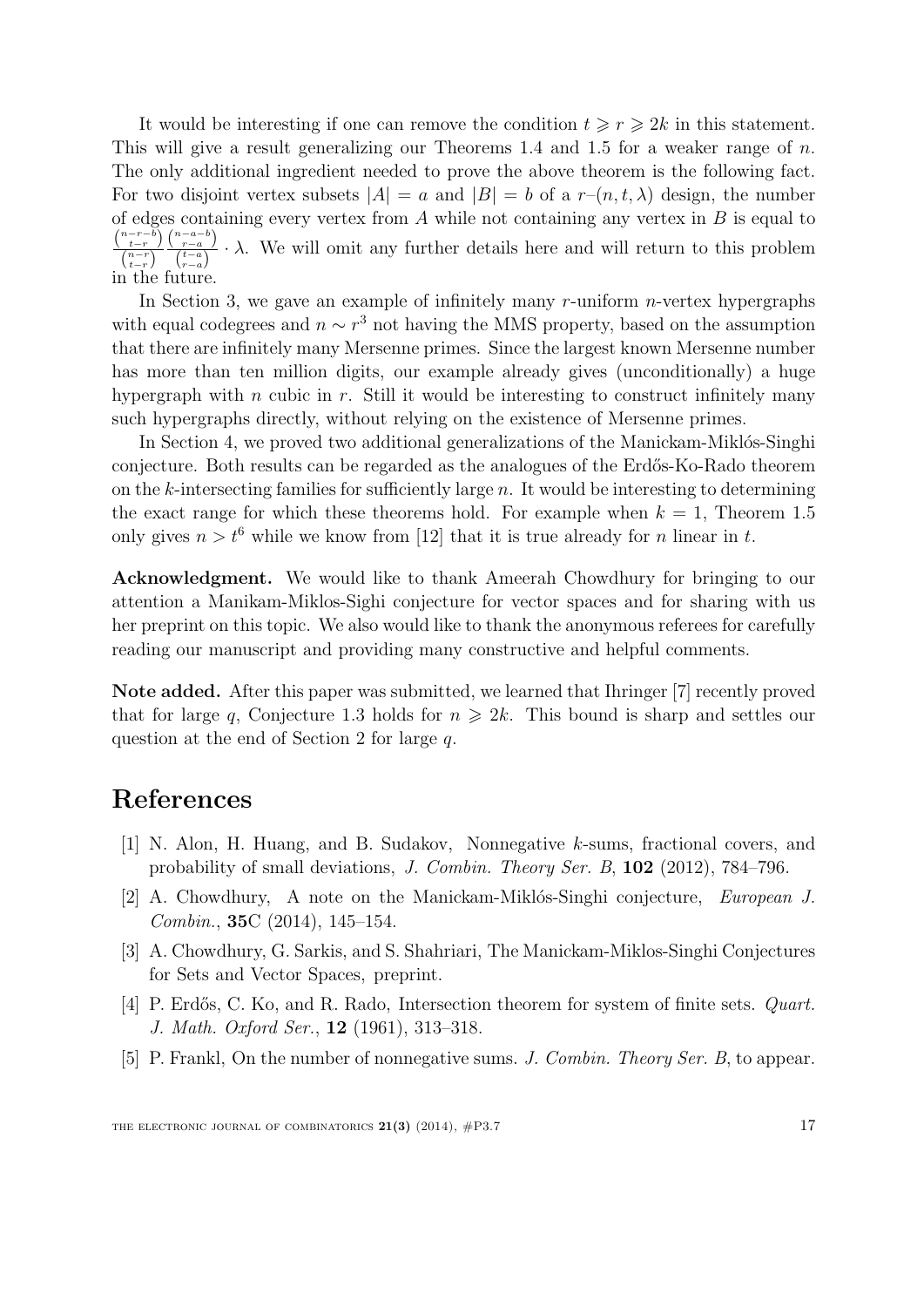- <span id="page-17-2"></span> $[6]$  S. Hartke, D. Stolee, A branch-and-cut strategy for the Manickam-Miklós-Singhi Conjecture, preprint. [arXiv:1302.3636](http://arxiv.org/abs/1302.3636).
- <span id="page-17-8"></span> $[7]$  F. Ihringer, A note on the Manickam-Miklós-Singhi Conjecture for vector spaces, preprint. [arXiv:1405.0909](http://arxiv.org/abs/1405.0909).
- <span id="page-17-3"></span>[8] N. Manickam, On the distribution invariants of association schemes. PhD thesis, Ohio State University, 1986.
- <span id="page-17-0"></span>[9] N. Manickam and D. Miklós, On the number of non-negative partial sums of a nonnegative sum. Colloq. Math. Soc. János Bolyai, 52 (1987), 385–392.
- <span id="page-17-1"></span>[10] N. Manickam and N. Singhi, First distribution invariants and EKR theorems. J. Combin. Theory Ser. A, 48 (1988), 91–103.
- <span id="page-17-4"></span>[11] G. Marino and G. Chiaselotti, A method to count the positive 3-subsets in a set of real numbers with non-negative sum. European J. Combin., 23 (2002), 619–629.
- <span id="page-17-6"></span>[12] A. Pokrovskiy, A linear bound on the Manickam-Miklós-Singhi Conjecture, preprint. [arXiv:1308.2176](http://arxiv.org/abs/1308.2176).
- <span id="page-17-7"></span>[13] B. Rands, An extension of the Erdős-Ko-Rado theorem to t-designs. J. Combin. Theory Ser. A.,  $32(3)$  (1982), 391–395.
- <span id="page-17-5"></span>[14] M. Tyomkyn, An improved bound for the Manickam-Miklós-Singhi conjecture.  $Eu$ ropean J. Combin., 33(1) (2012), 27–32.

## A Missing proofs from Section [4.2](#page-14-0)

Throughout this section we use that for  $a > b$ ,  $q^{(a-b)b} \leq \binom{a}{b}$  $\left[a\atop b\right]_q \leqslant q^{(a-b)b+b}.$ 

**Proof of Lemma [4.6](#page-15-0):** We may rewrite the left hand side of the inequality as

$$
\begin{aligned}\n\begin{bmatrix}\nn - 2k \\
t - 2k\n\end{bmatrix}_q \sum_{\dim(X \cap L) = 0} w_X + \begin{bmatrix}\nn - 2k + 1 \\
t - 2k + 1\n\end{bmatrix}_q \sum_{\dim(X \cap L) = 1} w_X + \dots + \begin{bmatrix}\nn - k - 1 \\
t - k - 1\n\end{bmatrix}_q \sum_{\dim(X \cap L) = k - 1} w_X \\
= \begin{bmatrix}\nn - k - 1 \\
t - k - 1\n\end{bmatrix}_q \sum_{\dim(X \cap L) \le k - 1} w_X - \sum_{j = 0}^{k - 2} \left(b_j \cdot \sum_{\dim(X \cap L) = j} w_X\right).\n\end{aligned}
$$

Here we let  $b_j = \begin{bmatrix} n-k+1 \ -k+1 \end{bmatrix}_q - \begin{bmatrix} n-2k+j \ -2k+j \end{bmatrix}$  $\left[\begin{array}{c} n^{-2k+j} \\ t^{-2k+j} \end{array}\right]_q$ . Note that  $\sum_{\dim(X \cap L) \leq k-1} w_X = \sum_{X \neq L} w_X \geq -1$ . Since  $n > Ck(t - k)$ , this implies

<span id="page-17-9"></span>
$$
\sum_{j=0}^{k-2} \left( b_j \cdot \sum_{|X \cap L|=j} w_X \right) \ge \frac{1}{24 \left[ \binom{k}{k} \right]_q} \left[ \binom{n-k}{t-k} \right]_q - \left[ \binom{n-k-1}{t-k-1} \right]_q \ge \frac{1}{25 \left[ \binom{t}{k} \right]_q} \left[ \binom{n-k}{t-k} \right]_q. \tag{3}
$$

For a fixed integer  $0 \leq y \leq k-1$ , denote by  $D_y$  the number of nonnegative tdimensional subspaces Z with  $\dim(Z \cap L) = y$ . If  $D_y > \binom{n-k}{k-k}$  $\left[t-k\atop t-k\right]_q$  then we are done. Otherwise

THE ELECTRONIC JOURNAL OF COMBINATORICS  $21(3)$  (2014),  $\#P3.7$  18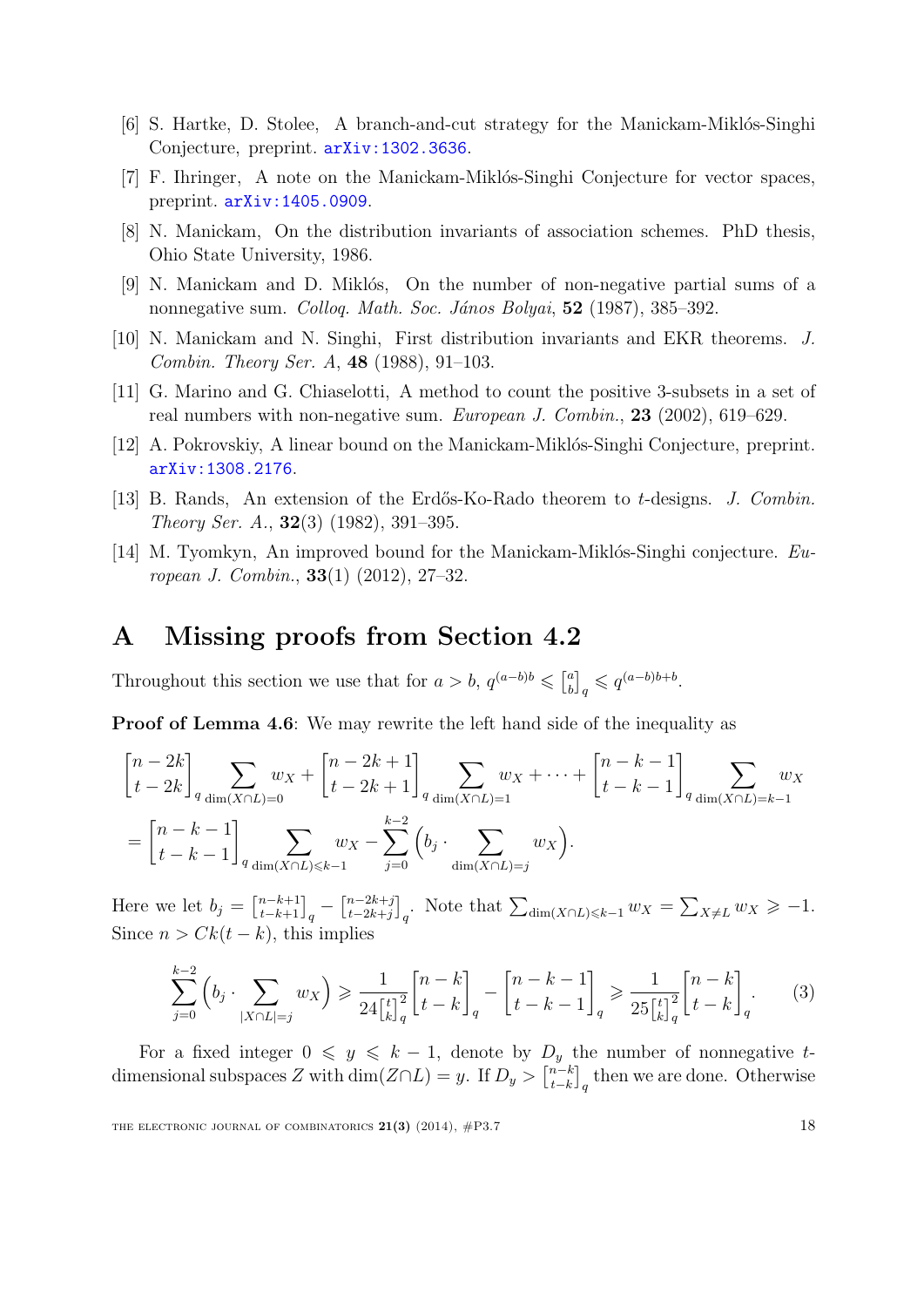assume  $D_y \leqslant \left[\begin{matrix} n-k \\ t-k \end{matrix}\right]$  $\left[t-k\atop t-k\right]_q$  for every y. We estimate the following sum:

$$
\sum_{\dim(Z \cap L)=y, \dim Z=t} \sum_{X \subset Z} w_X.
$$

Since every nonnegative *t*-dimensional subspace contributes to the sum at most  $\begin{bmatrix} t \\ t \end{bmatrix}$  $\left[ \begin{smallmatrix} t \ k \end{smallmatrix} \right]_q$ , it is at most  $\begin{bmatrix} t \\ u \end{bmatrix}$  $\binom{t}{k}_q D_y \leqslant \binom{t}{k}$  $\binom{t}{k}_q \binom{n-k}{t-k}$  $\left[\begin{smallmatrix} n-k \ -k \end{smallmatrix}\right]_q$ . By double counting, the above sum also equals  $\sum_{j=0}^y (\beta_{y,j} \cdot$  $\sum_{\dim(X\cap L)=j} w_X$ ). Here for a k-dimensional subspace X with  $\dim(X\cap L)=j$ ,  $\beta_{y,j}$  denotes the number of t-dimensional subspaces Z such that  $X \subset Z$  and  $\dim(Z \cap L) = y$ . There are  $\frac{(q^k-q^j)\cdots(q^k-q^{y-1})}{(q^y-q^j)\cdots(q^y-q^{y-1})}$  $\frac{(q^w-q^y)\cdots(q^w-q^{y-1})}{(q^y-q^y)\cdots(q^y-q^{y-1})}$  ways to extend  $X\cap L$  to  $Z\cap L$ . Let  $Q = \text{span}\{X, Z\cap L\}$ , and  $R = \text{span}\{X, L\}.$  Then  $\dim Q = k + y - j$ ,  $\dim R = 2k - j$ , and  $Q \subset R$ . The next step is to extend Q to Z such that  $Z \cap R = Q$ . The number of ways is equal to  $\frac{(q^n - q^{2k-j}) \cdots (q^n - q^{t+k-y-1})}{(q^t - q^{k+y-1}) \cdots (q^t - q^{t-1})}$  $\frac{(q^t-q^{k+y}-j)\cdots(q^u-q^{v+n-y-1})}{(q^t-q^{k+y}-j)\cdots(q^t-q^{t-1})}.$ Note that this is only nonzero for  $j \geq k + y - t$ , in this case  $\beta_{y,j}$  is the product of these two expressions, which is roughly  $q^{(k-y)(y-j)+(n-t)(t-k+j-y)}$ . Since  $t-k+j-y \geqslant 0$ , it is increasing in j for large n. Also note that  $b_j$  is decreasing in j. Let  $\vec{\gamma} = (\gamma_0, \cdots, \gamma_{k-2})$  be the unique solution of the system of equations  $\vec{b} = \vec{\gamma} \cdot \beta$ , then by Lemma [4.1](#page-10-1)

$$
\sum_{j=0}^{k-2} \left( b_j \cdot \sum_{\dim(X \cap L)=j} w_X \right) = \sum_{j=0}^{k-2} \sum_{y=j}^{k-2} \beta_{y,j} \gamma_y \sum_{\dim(X \cap L)=j} w_X
$$

$$
= \sum_{y=0}^{k-2} \gamma_y \cdot \sum_{j=0}^y \left( \beta_{y,j} \cdot \sum_{\dim(X \cap L)=j} w_X \right)
$$

$$
\leq \begin{bmatrix} t \\ k \end{bmatrix}_q \begin{bmatrix} n-k \\ t-k \end{bmatrix}_q \sum_{y=0}^{k-2} \gamma_y
$$

$$
\leq \begin{bmatrix} t \\ k \end{bmatrix}_q \begin{bmatrix} n-k \\ t-k \end{bmatrix}_q \sum_{y=0}^{k-2} \frac{b_y}{\beta_{y,y}}.
$$

It is easy to check that  $\beta_{y,y} \geqslant q^{(n-t)(t-k)}$  and so

$$
b_y/\beta_{y,y} = \left(\begin{bmatrix} n-k-1 \\ t-k-1 \end{bmatrix}_q - \begin{bmatrix} n-2k+y \\ t-2k+y \end{bmatrix}_q\right)/q^{(n-t)(t-k)} \leq \begin{bmatrix} n-k-1 \\ t-k-1 \end{bmatrix}_q/q^{(n-t)(t-k)}.
$$

Therefore

$$
\sum_{j=0}^{k-2} \left( b_j \cdot \sum_{|X \cap L|=j} w_X \right) \leq \begin{bmatrix} t \\ k \end{bmatrix}_q \begin{bmatrix} n-k \\ t-k \end{bmatrix}_q \cdot (k-1) \cdot \frac{\begin{bmatrix} n-k-1 \\ t-k-1 \end{bmatrix}_q}{q^{(n-t)(t-k)}} \leq (k-1) \begin{bmatrix} t \\ k \end{bmatrix}_q q^{t-k-(n-t)} \begin{bmatrix} n-k \\ t-k \end{bmatrix}_q,
$$

that for  $n > Ck(t - k)$  contradicts [\(3\)](#page-17-9).

THE ELECTRONIC JOURNAL OF COMBINATORICS  $21(3)$  (2014),  $\#P3.7$  19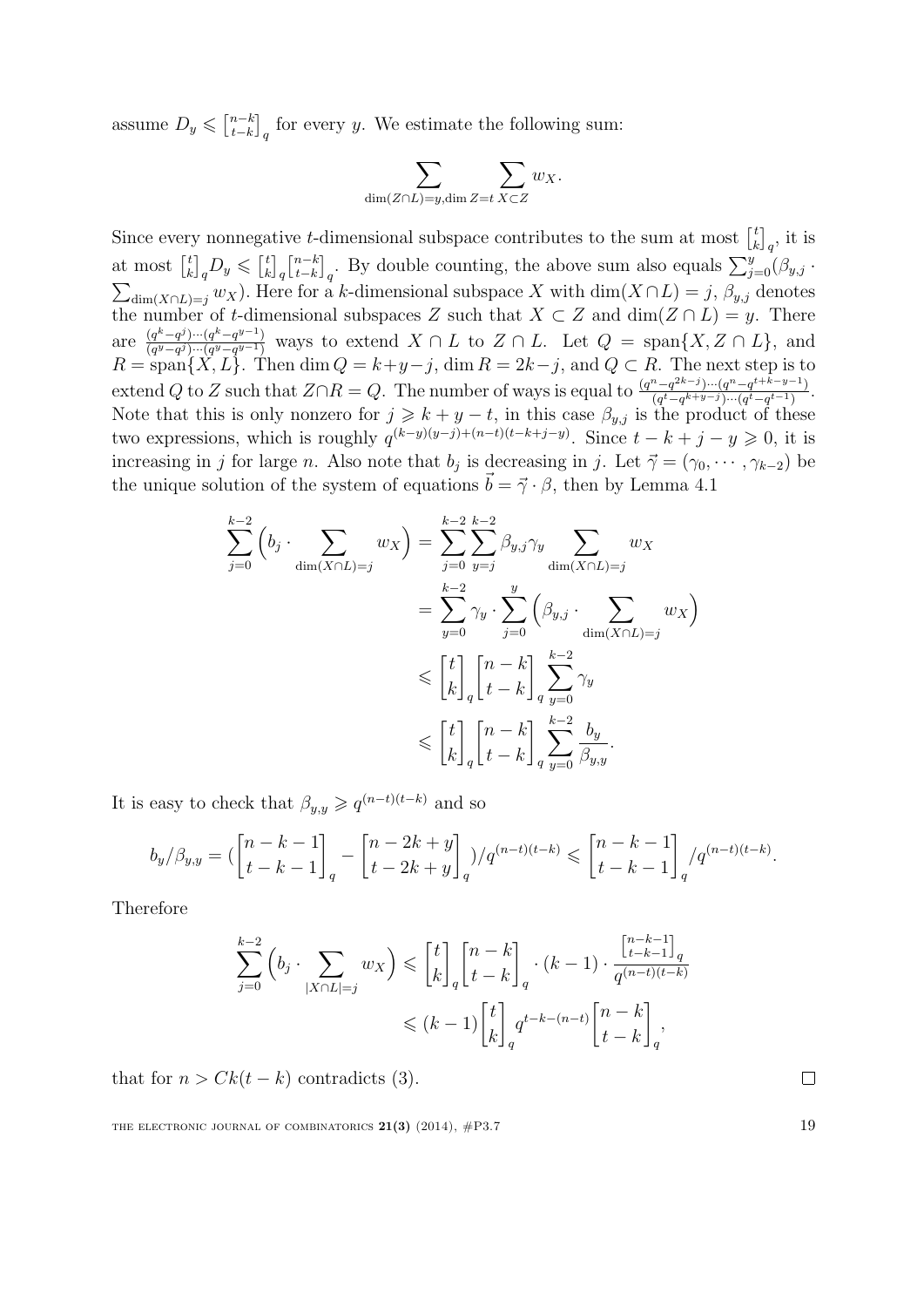**Proof of Lemma [4.7](#page-15-1)**: We will show that every k-subspace whose weight is larger than  $w_P$  is contained in at least  $\frac{1}{2\begin{bmatrix} t \\ k \end{bmatrix}_q}$  $\begin{bmatrix} n-k \\ 1 \end{bmatrix}$  $\left\{t-k \atop t-k \right\}_q$  nonnegative edges, otherwise there are already more than  $\left[ \begin{matrix} n-k \\ t-k \end{matrix} \right]$  $\left\{t-k \atop t-k \right\}_q$  nonnegative edges. For simplicity we just need to prove this statement for  $w_P$ itself. Suppose there are S negative edges containing  $w_P$ , which are denoted by  $e_1, \dots, e_S$ (as t-dimensional subspaces). And  $e_{S+1}, \dots, e_{n-k}$  are the other (thus nonnnegative) edges containing  $w_P$ . We have

$$
\sum_{i=1}^{\left[n-k\right]_q} \sum_{P \neq X \subset e_i} w_X = \sum_{i=1}^S \sum_{P \neq X \subset e_i} w_X + \sum_{i=S+1}^{\left[n-k\right]_q} \sum_{P \neq X \subset e_i} w_X \n\leq -w_P \cdot S + w_P \cdot \left( \begin{bmatrix} n-k \\ t-k \end{bmatrix}_q - S \right) \cdot \left( \begin{bmatrix} t \\ k \end{bmatrix}_q - 1 \right) + 3 \begin{bmatrix} t \\ k \end{bmatrix}_q \cdot \begin{bmatrix} n-k-1 \\ t-k-1 \end{bmatrix}_q
$$
\n(4)

Here we used that there are at most  $3\begin{bmatrix} t \\ t \end{bmatrix}$  $\binom{t}{k}_q$  vertices X whose weight is larger than  $w_P$  (but always  $\leq 1$ , and the number of times every such weight appear in the sum is at most  $\begin{bmatrix} n-k-1 \\ t & h-1 \end{bmatrix}$  $_{t-k-1}^{n-k-1}$ <sub>q</sub>. If  $S \geqslant \left(1 - \frac{1}{2\lceil \frac{t}{k} \rceil}\right)$  $\overline{2\bigl[ \begin{smallmatrix} t \ k \end{smallmatrix} \bigr]}_q$  $\bigcap_{k}$  $\binom{n-k}{t-k}_q$ , then the above expression is at most

$$
-\begin{bmatrix}n-k\\t-k\end{bmatrix}_q\left(\left(1-\frac{1}{2\begin{bmatrix}t\\k\end{bmatrix}_q}\right)w_P-\frac{1}{2\begin{bmatrix}t\\k\end{bmatrix}_q}\cdot\begin{bmatrix}t\\k\end{bmatrix}_q\cdot w_P-3\begin{bmatrix}t\\k\end{bmatrix}_q\cdot\frac{q^{t-k}-1}{q^{n-k}-1}\right),
$$

which can be further bounded by

$$
-\begin{bmatrix} n-k \\ t-k \end{bmatrix}_q \left( \left( \frac{1}{2} - \frac{1}{2\begin{bmatrix} t \\ k \end{bmatrix}_q} \right) w_P - 3 \begin{bmatrix} t \\ k \end{bmatrix}_q \cdot \frac{q^{t-k}-1}{q^{n-k}-1} \right) < -\begin{bmatrix} n-k \\ t-k \end{bmatrix}_q \cdot \frac{1}{3} w_P
$$
  

$$
\leq -\begin{bmatrix} n-k \\ t-k \end{bmatrix}_q \cdot \frac{1}{12\begin{bmatrix} t \\ k \end{bmatrix}_q^2}.
$$

The first inequality is because  $t > k \geq 2$  and  $q \geq 2$ , so  $\begin{bmatrix} t \\ i \end{bmatrix}$  $\binom{t}{k}_q \geqslant 7$ , and also because  $n > Ck(t - k)$  for large C. Since we also have  $\sum_{X \neq P} w_X = -w_P \geq -1$ . Lemma [4.6](#page-15-0) for  $L = P$  immediately gives  $\sum_{k=1}^{n-k}$  $\left[\begin{matrix} n-k \\ t-k \end{matrix}\right]_q$  nonnegative edges.

Therefore we can assume that for the  $3\begin{bmatrix} t \\ i \end{bmatrix}$  $\binom{t}{k}_q$  vertices with largest weights, the number of nonnegative edges containing each such vertex is at least  $\frac{1}{2\begin{bmatrix} t \\ k \end{bmatrix}_q}$  $\begin{bmatrix} n-k \\ 1 \end{bmatrix}$  $_{t-k}^{n-k}$ <sub>q</sub>. Using the union bound, the number of nonnegative edges is at least

$$
3\begin{bmatrix}t\\k\end{bmatrix}_q \cdot \frac{1}{2\begin{bmatrix}t\\k\end{bmatrix}_q} \begin{bmatrix}n-k\\t-k\end{bmatrix}_q - \binom{3\begin{bmatrix}t\\k\end{bmatrix}_q}{2} \begin{bmatrix}n-k-1\\t-k-1\end{bmatrix}_q \geq \frac{3}{2} \left(1 - \frac{3\begin{bmatrix}t\\k\end{bmatrix}_q^2}{q^{n-t}}\right) \begin{bmatrix}n-k\\t-k\end{bmatrix}_q,
$$

which is also larger than  $\begin{bmatrix} n-k \\ t-k \end{bmatrix}$  $_{t-k}^{n-k}$ <sub>q</sub> when  $n > Ck(t - k)$ .

THE ELECTRONIC JOURNAL OF COMBINATORICS  $21(3)$  (2014),  $\#P3.7$  20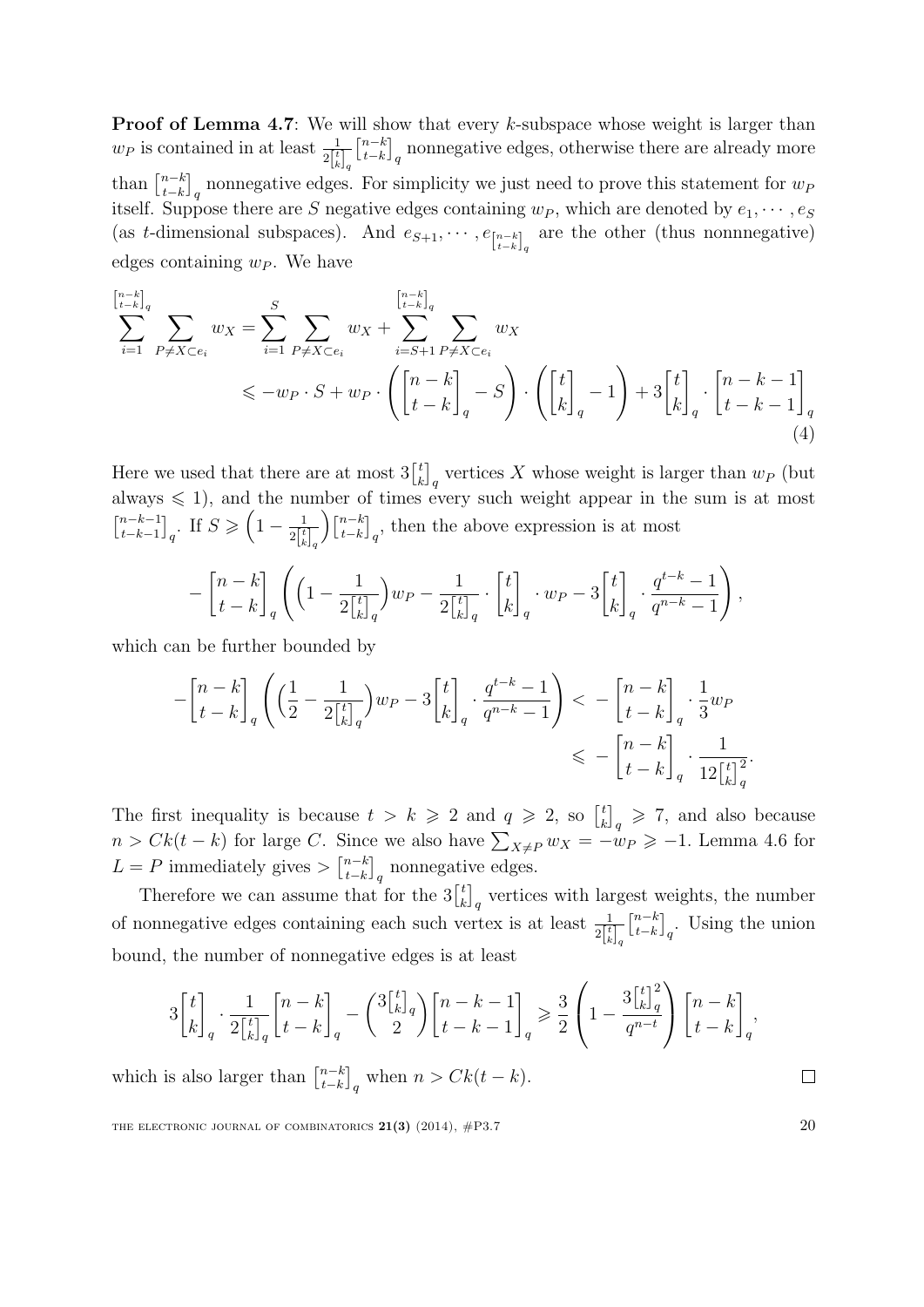**Proof of Lemma [4.8](#page-15-2):** We consider all the t-dimensional subspaces containing  $[k]$ , similarly as before suppose there are  $S \geq \frac{1}{2^{\lceil t \rceil}}$  $2\begin{bmatrix} t \ k \end{bmatrix}_q$  $\begin{bmatrix} n-k \\ 1 \end{bmatrix}$  $\left\{ \begin{matrix} n-k \ -k \end{matrix} \right\}_q$  negative edges  $e_1, \cdots, e_S$  and nonnegative edges  $e_{S+1}, \cdots, e_{\lfloor n-k \rfloor_q}$ , we get

$$
\sum_{[k]\subset Z, \dim Z=t} \sum_{X\subset Z, X\neq [k]} w_X
$$
\n
$$
= \sum_{i=1}^{S} \sum_{X\subset e_i, X\neq [k]} w_X + \sum_{i=S+1}^{\binom{n-k}{t-k}_q} \sum_{X\subset e_i, X\neq [k]} w_X
$$
\n
$$
\leqslant -S + \frac{1}{4\left[\begin{matrix} t \\ k \end{matrix}\right]_q} \cdot \left( \left[\begin{matrix} n-k \\ t-k \end{matrix}\right]_q - S \right) \cdot \left( \left[\begin{matrix} t \\ k \end{matrix}\right]_q - 1 \right) + 3\left[\begin{matrix} t \\ k \end{matrix}\right]_q \cdot \left[\begin{matrix} n-k-1 \\ t-k-1 \end{matrix}\right]_q
$$
\n
$$
\leqslant -\left[\begin{matrix} n-k \\ t-k \end{matrix}\right]_q \left( \frac{S}{\left[\begin{matrix} n-k \\ t-k \end{matrix}\right]_q} - \frac{1}{4\left[\begin{matrix} t \\ k \end{matrix}\right]_q} - 3\left[\begin{matrix} t \\ k \end{matrix}\right]_q \cdot \frac{q^{t-k}-1}{q^{n-k}-1} \right)
$$
\n
$$
\leqslant -\left[\begin{matrix} n-k \\ t-k \end{matrix}\right]_q \left( \frac{1}{2\left[\begin{matrix} t \\ k \end{matrix}\right]_q} - \frac{1}{4\left[\begin{matrix} t \\ k \end{matrix}\right]_q} - 3\left[\begin{matrix} t \\ k \end{matrix}\right]_q q^{-(n-t)} \right).
$$

The first inequality is by bounding the  $3\binom{t}{k}$  $\binom{t}{k}_q$  largest weights in the second sum by 1 and the rest by  $\frac{1}{\sqrt{t}}$  $4\begin{bmatrix} t \\ k \end{bmatrix}_q^2$ q . It also uses the fact that two k-dimensional subspaces are contained in at most  $\begin{bmatrix} n-k-1 \\ t-k-1 \end{bmatrix}$  $\left[t-k-1\atop t-k-1\right]_q$  t-dimensional subspaces. For  $n > Ck(t-k)$ , we have

$$
\sum_{[k]\subset Z, \dim Z=t} \sum_{X\subset Z, X\neq [k]} w_X \leqslant -\begin{bmatrix} n-k \\ t-k \end{bmatrix}_q \cdot \frac{1}{5\begin{bmatrix} t \\ k \end{bmatrix}_q}.
$$

We also have  $\sum_{X\neq [k]} w_X = -w_{[k]} = -1$ . Now we once again can apply Lemma [4.6](#page-15-0) for  $L = [k]$  to show the existence of  $> \binom{n-k}{k-k}$  $_{t-k}^{n-k}$ <sub>q</sub> nonnegative edges.  $\Box$ 

**Proof of Lemma [4.9](#page-15-3)**: Note that if every t-dimensional subspaces containing  $[k]$  is nonnegative, this already gives  $\begin{bmatrix} n-k \\ t-k \end{bmatrix}$  $\left[t-k\atop t-k\right]_q$  nonnegative edges and the lemma is proved. So we may assume that there is a negative edge  $f$  (as  $t$ -dimensional subspace) containing [k] with  $\sum_{X \subset f} w_X < 0$ . Suppose the largest weight outside the edge f is  $w_Q$ , where  $\dim(Q \cap f) \leq k - 1$ . Now we define new weights w', such that

$$
w'_X = \begin{cases} -\begin{bmatrix} t \\ k \end{bmatrix}_q & \text{if } X \subset f \\ w_X/w_Q & \text{otherwise.} \end{cases}
$$

Then for every  $X \not\subset f$ ,  $w'_X \leq 1$  and  $w'_Q = 1$ . Now we consider all the  $\begin{bmatrix} n-k \\ t-k \end{bmatrix}$  $_{t-k}^{n-k}$ <sub>q</sub> t-dimensional subspaces containing  $Q$ . As usual, assume that  $S$  of them has negative sum according to